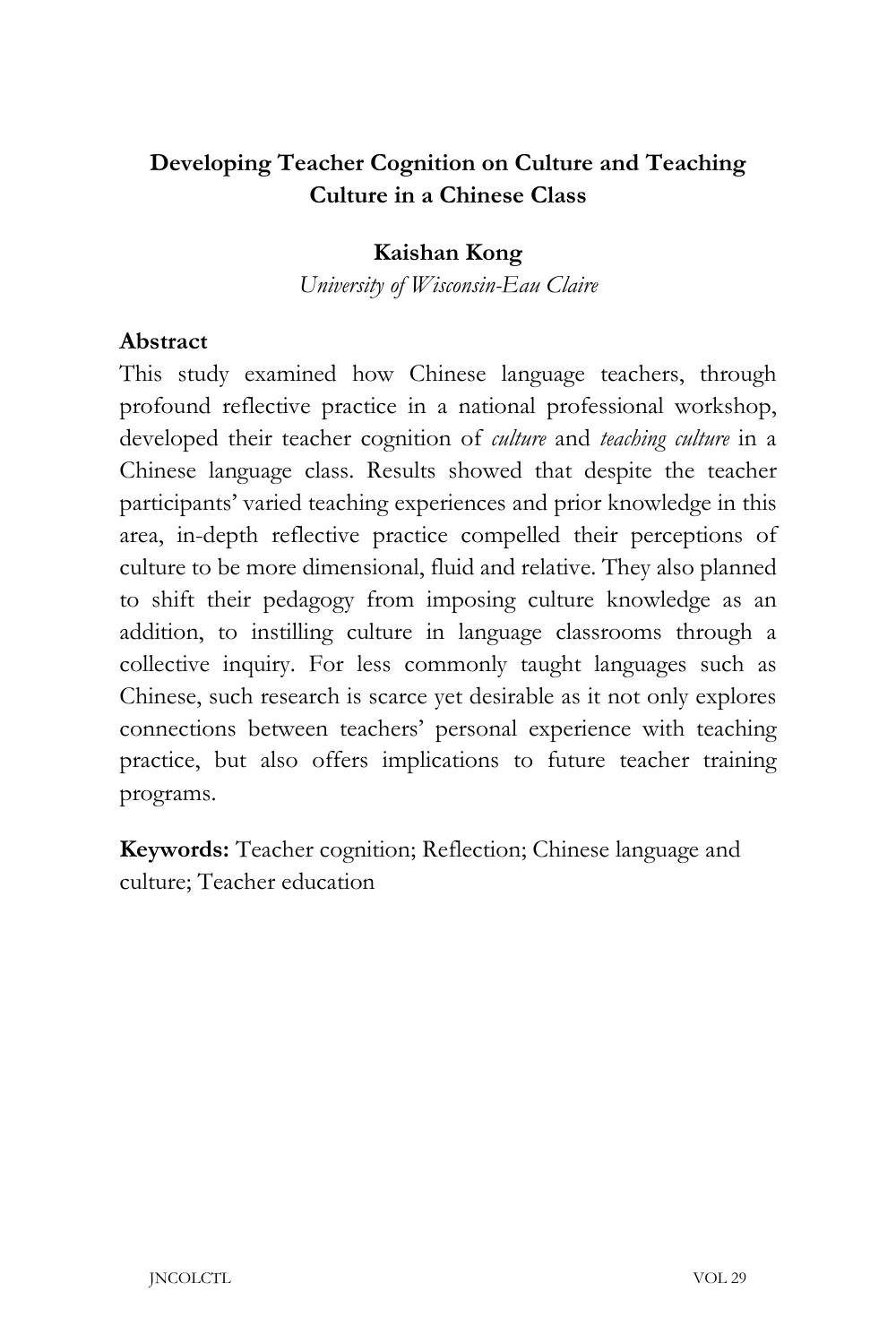#### **Introduction**

In the last two decades, the capacity of foreign language teaching has expanded from a sole focus on training students how to speak a language to a more diversified goal to help students achieve culturally appropriate communicative skills. Learners are expected to develop "the ability to interact effectively and appropriately with people from other language and cultural backgrounds," through "intentional goalsetting and self-reflection around language and culture and involves attitudinal changes toward one's own and other cultures" (ACTFL, 2017).

Tolosa et al. (2018) noted, "(t)his complex interplay between language learning and learners' development of cultural competencies to navigate an increasingly multilingual and interconnected world, i.e., developing intercultural communicative competence, has become the main focus of school language curricula and language pedagogy initiatives around the world" (p. 228). The mission to develop students' intercultural communicative competence focuses much attention to reforming curricula, implementing innovative pedagogies, and offering robust professional training to prepare teachers for this aspiring mission. Are our teachers ready for this challenge to integrate culture in a language classroom? What can professional development do to foster teachers' understanding of culture and integrating culture in language education? These questions supplied the motivation for this study.

The present research aimed to examine in what way(s) teachers develop their cognition of *culture* and *how to teach culture* in a foreign language classroom, through reflective practice in a professional development program. In particular, the growth of Chinese as a less commonly taught language calls for more research and understanding in this area. This study asks the following questions: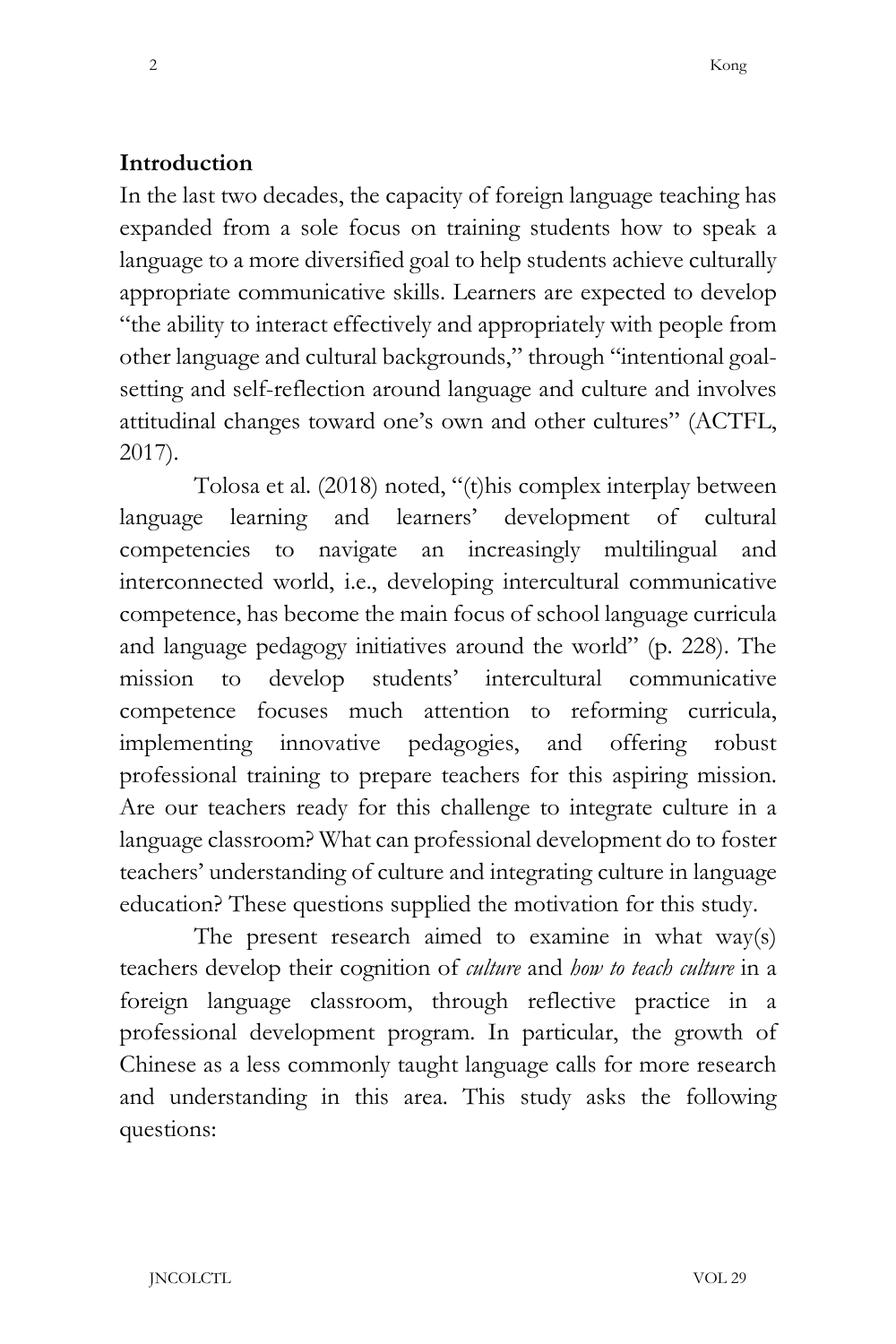- 1. In what way(s) did reflective activities in this workshop help Chinese language teachers develop their teacher cognition of *culture* in language education?
- 2. How did their teacher cognition of *culture* inform their conceptualization of *teaching culture* in a Chinese language classroom?

## **Literature Review**

This section briefly reviews studies regarding (1) teacher cognition (2) reflective practice and teacher cognition, and (3) teaching culture in a language classroom, in an attempt to provide a theoretical context and to identify research still needed in the field.

#### **Teacher Cognition**

Teacher cognition generally refers to what teachers know and believe in relation to what they practice in teaching. In Borg's (2003) seminal work, he summarized 17 terms concerning teacher cognition. These terms reflected an array of emphases, including image, pedagogical approach, personal experience and theories. In his recent work, Borg (2015) further defined language teacher cognition as "an inclusive term referring to the complex, practically-oriented, personalized, and context-sensitive networks of knowledge, thoughts and beliefs that language teachers draw on in their work" (p. 321). General education research recognizes the impact that teacher cognition has on practice and their professional lives, and existing research centers around three broad aspects: the connection between cognition and prior language learning experience (i.e. Beach 1994; Holt Reynolds, 1992; Wang & Du; 2014), cognition and teacher education (Karimi & Norouzi, 2017; Richards, 2008), and cognition and classroom practice (Couper, 2017; Zhu & Shu, 2017).

Although teacher cognition is a significant topic in teacher education, existing studies reveal a severe discrepancy in the languages represented. Borg (2003) studied 64 papers published on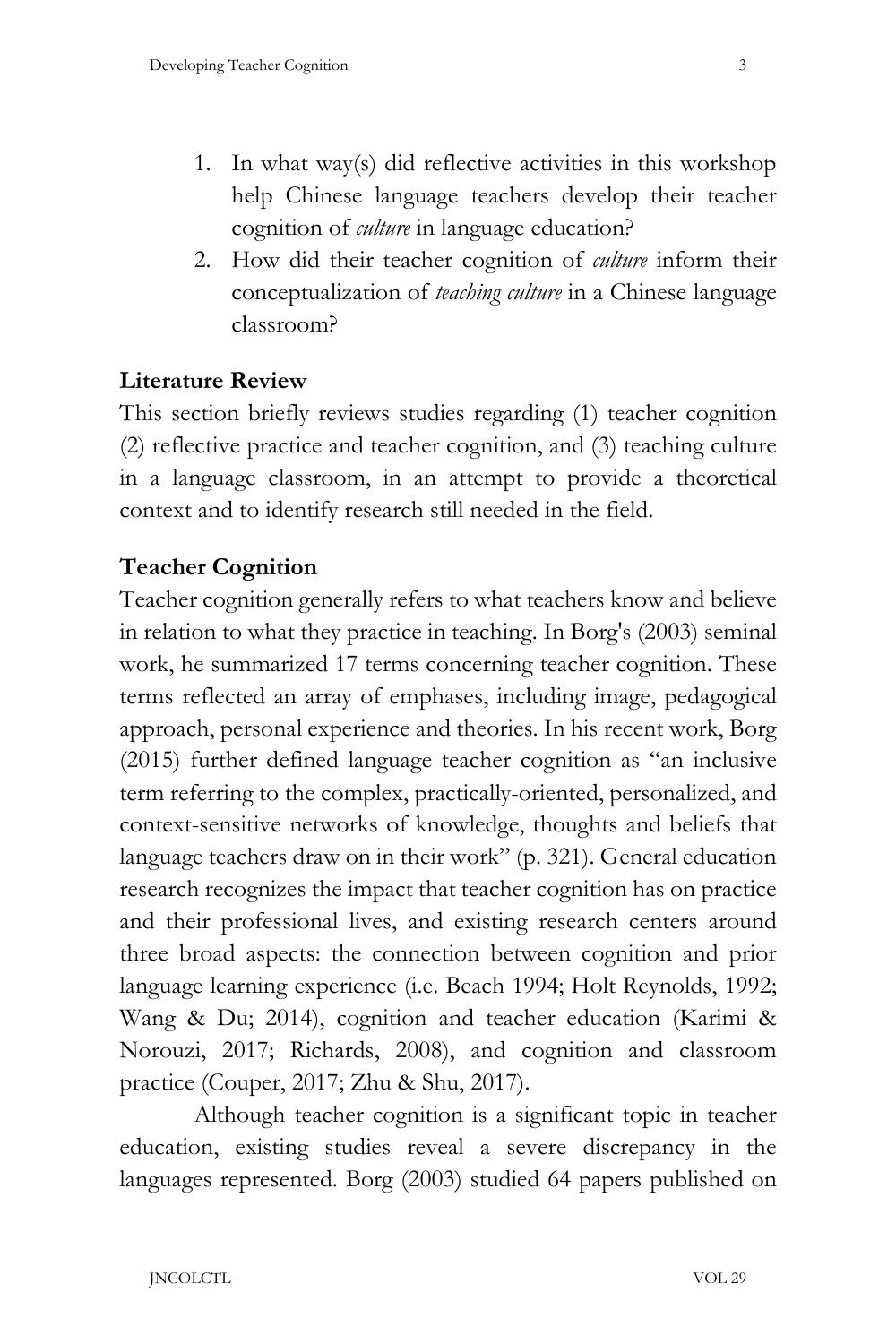teacher cognition between 1976 to 2002, among which 46 were conducted in ESL/EFL/TESOL context, 12 were in modern languages such as French, Spanish, Dutch, German, and six involved MA, MEd and graduate programs. None of the studies examined Asian languages such as Chinese. Additionally, Borg noticed two major topics examined among the 64 papers: grammar and literacy instruction. Integrating culture in language was not a focus. In recent years, a growing body of research has started to shed light on teacher cognition in other language contexts (i.e. Couper, 2017; Karimi & Norouzi, 2017; Richards, 2008).

Given the unprecedented momentum in learning Chinese in the global context and the call for integrating culture into foreign language teaching, more research is called for to examine this field. As a result, an increasing number of Chinese scholars conducted studies on Chinese teachers' cognition and practice in various contexts. Wang and Du (2014) interviewed 12 Chinese as a Foreign Language (CFL) teachers on how they viewed their roles in the Danish context, whose conclusion affirmed the influence of prior knowledge and contextual factors on teacher cognition. Moloney and Xu (2015) examined nine CFL teachers in Australia to discover a transition in their beliefs and pedagogical approach informed by a change in experience and identity. Gong et al. (2018) investigated Chinese teacher cognition on teaching intercultural communication competence in the UK. The current study was inspired by the aforementioned scholarship and hoped to contribute a fount of knowledge towards teacher cognition among Chinese language teachers in terms of culture and teaching culture.

#### **Reflective Pedagogy and Teacher Cognition**

Reflection embodies varied connotations in different disciplines, but there has been a consensus that reflection as a cognitive behavior can be taught (e.g., Dewey, 1933; Lane et al., 2014), and that an attitude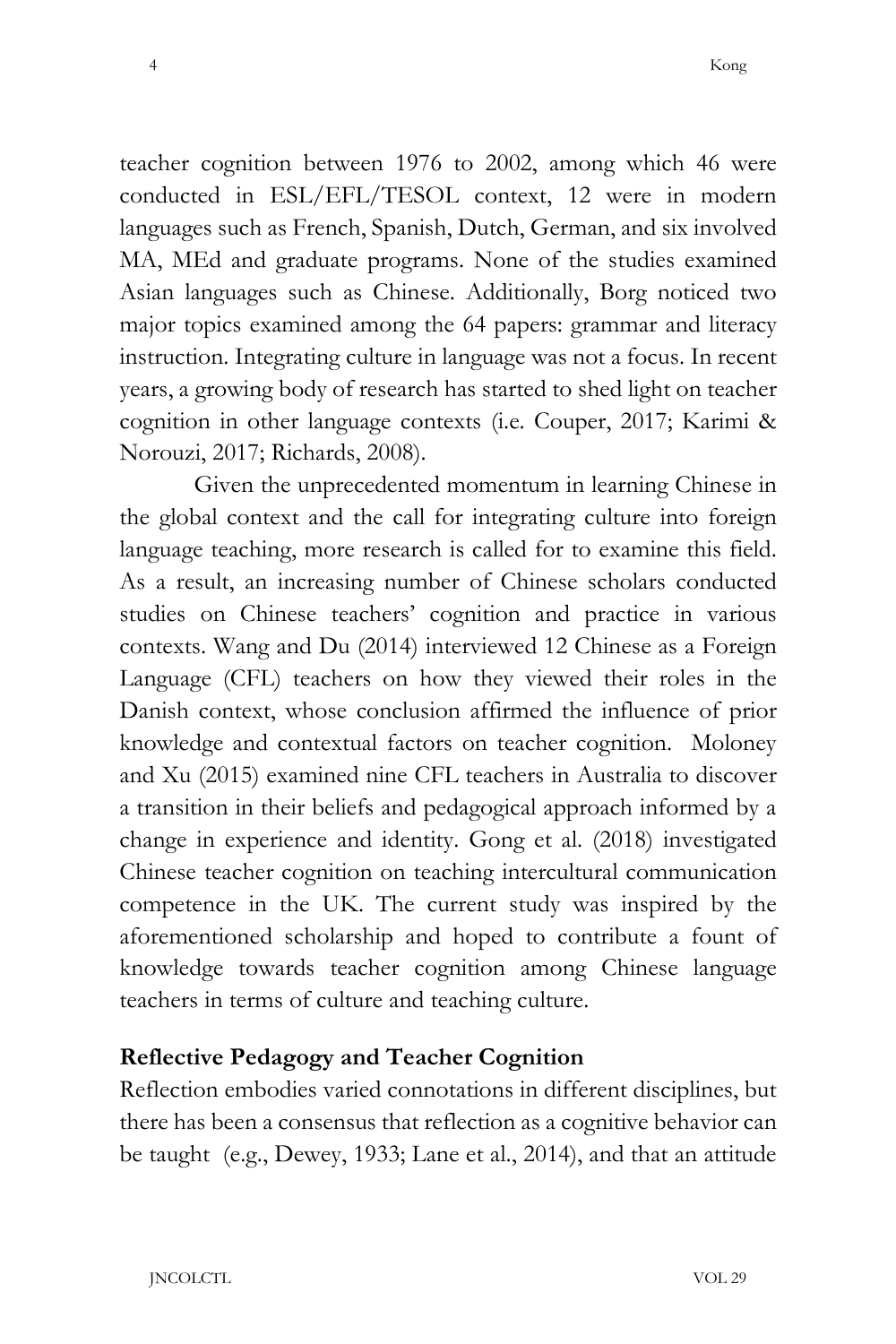of being open-minded and whole-hearted is important for reflection to happen. Reflection is discussed widely in teaching and teacher education; in the same line of research, reflection resonates with the tenets of teacher cognition in three aspects.

Firstly, reflective teaching helps teachers question presumptions, re-examine the teaching they inherited as a learner, also known as "the apprenticeship of observation" (Lortie, 2002), to design more informed practice and develop "new ways of knowing and articulating" (Crandall, 2000, p. 40). The purpose of reflective practice aligns with the teacher cognition in that teachers' prior identity as a learner planted a seed on how language should be learned. As Richards (2008) aptly stated, "Constructs such as teacher's practical knowledge, pedagogic content knowledge, and personal theories of teaching noted above are now established components of our understanding of teacher cognition" (p. 8). Reflection is an opportunity for teachers to revisit their own learning experience through a critical lens.

Secondly, when teachers engage in reflective practice through journals, diaries, or discussion with others, it is a dialogue with self, which can be debating on best practice, interpreting an incident, negotiating the meaning of an issue, and/or seeking solutions to a problem. There may not be an immediate solution to an issue, but the internal process itself helps teachers to deepen their selfawareness. Scholars believe that such *intra*personal knowledge contributes to "the self-actualization of the individual, helping him/her to live a rich, full life" (Akbrari, 2007, p. 194-195). Similarly, teacher cognition is an inclusive term that also emphasizes both the problem-solving and practical-oriented dimensions.

Thirdly, reflection helps a teacher become better on a professional level and a personal level. Thus, reflection is widely applied in teacher education, often referred to as reflective practice, meaning "the engagement in ongoing and focused reflection in which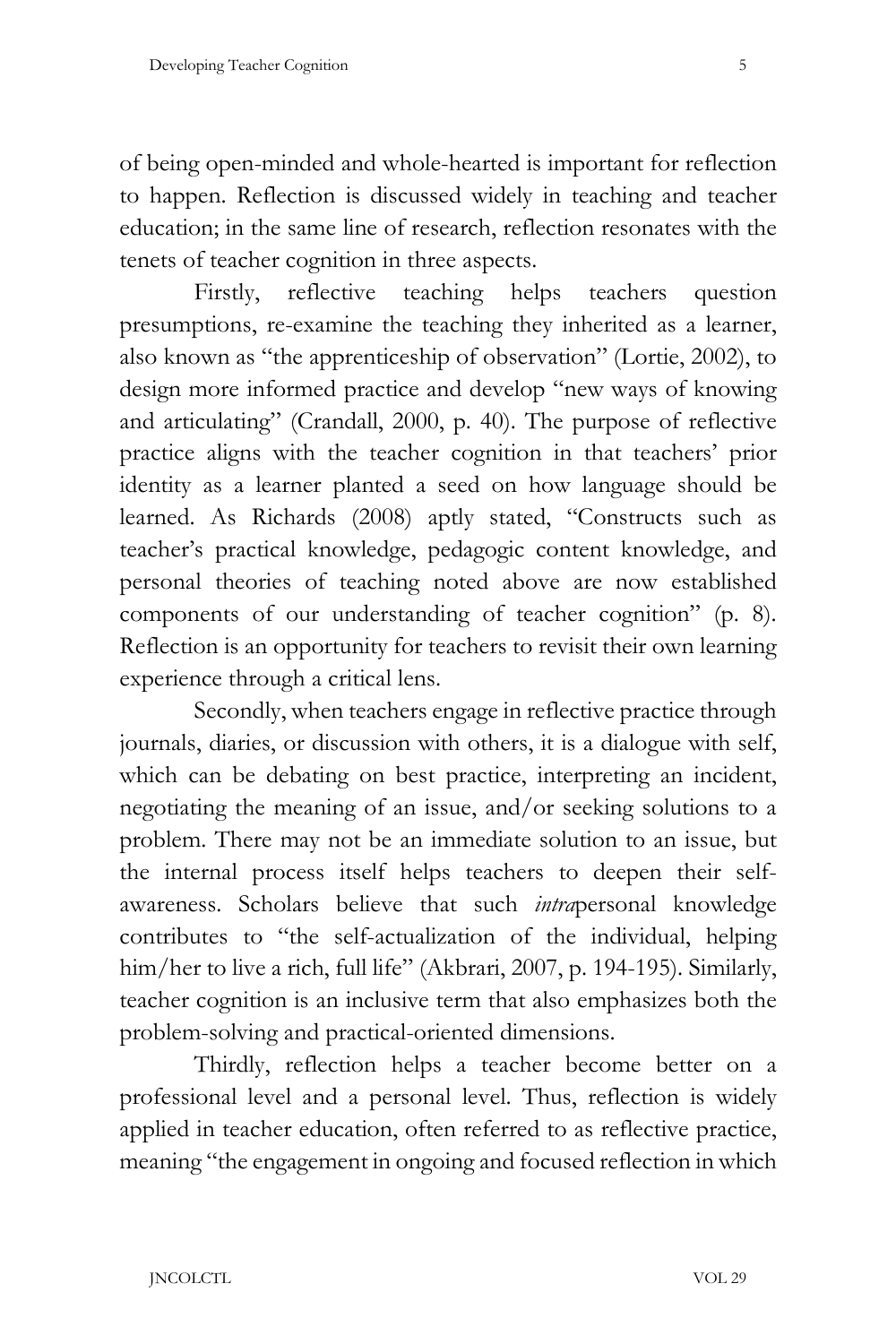questions are constantly framed and reframed in response to classroom observations and experiences as they arise" (Lane et al., 2014, p. 482). Research showed that teacher cognition development may be generated as a result of reflection on their experiences as learners and culture beings, and manifested in various forms such as journals and metaphors (Johnson, 1994; Meijer et al., 1999; Moloney & Xu, 2014). For instance, a small case study of a bilingual summer camp unfolded the potential of reflective teaching to support novice teachers' professional growth (Kong & Shang, 2019). A larger study that traced 120 student teachers' professional identity transformation during practicums in China and the US found that reflection through metaphor fostered positive change in various areas (Zhu & Zhu, 2018). In this aspect, reflection and teacher cognition both propel teachers' development in teaching and in self-recognition.

### **Teaching Culture in a Language Class**

Even though many teachers understand the importance of culture in a foreign language class, they reported a variety of challenges, including time constraints, a lack of funding, students' attitudes towards cultures, teachers' insufficient knowledge in culture and pedagogy, and insufficient teacher preparations (Chen & Yang, 2016; Dahl et al., 2007; Gu, 2010; López-Gómez & Albright, 2009). A more profound hindrance is a combined lack of understanding in culture, pedagogical knowledge, confidence in self, and effective teacher preparations.

Culture is emphasized in current world language education. The concept of Intercultural Communicative Competence (ICC) was created and has been extensively adopted in the domain of language education (Byram, 1997; Deardorff, 2006; Moeller & Nugent, 2014). Scholars spent decades to explore frameworks and enrich the definition of ICC. A widely used definition is "the ability to communicate effectively and appropriately in intercultural situations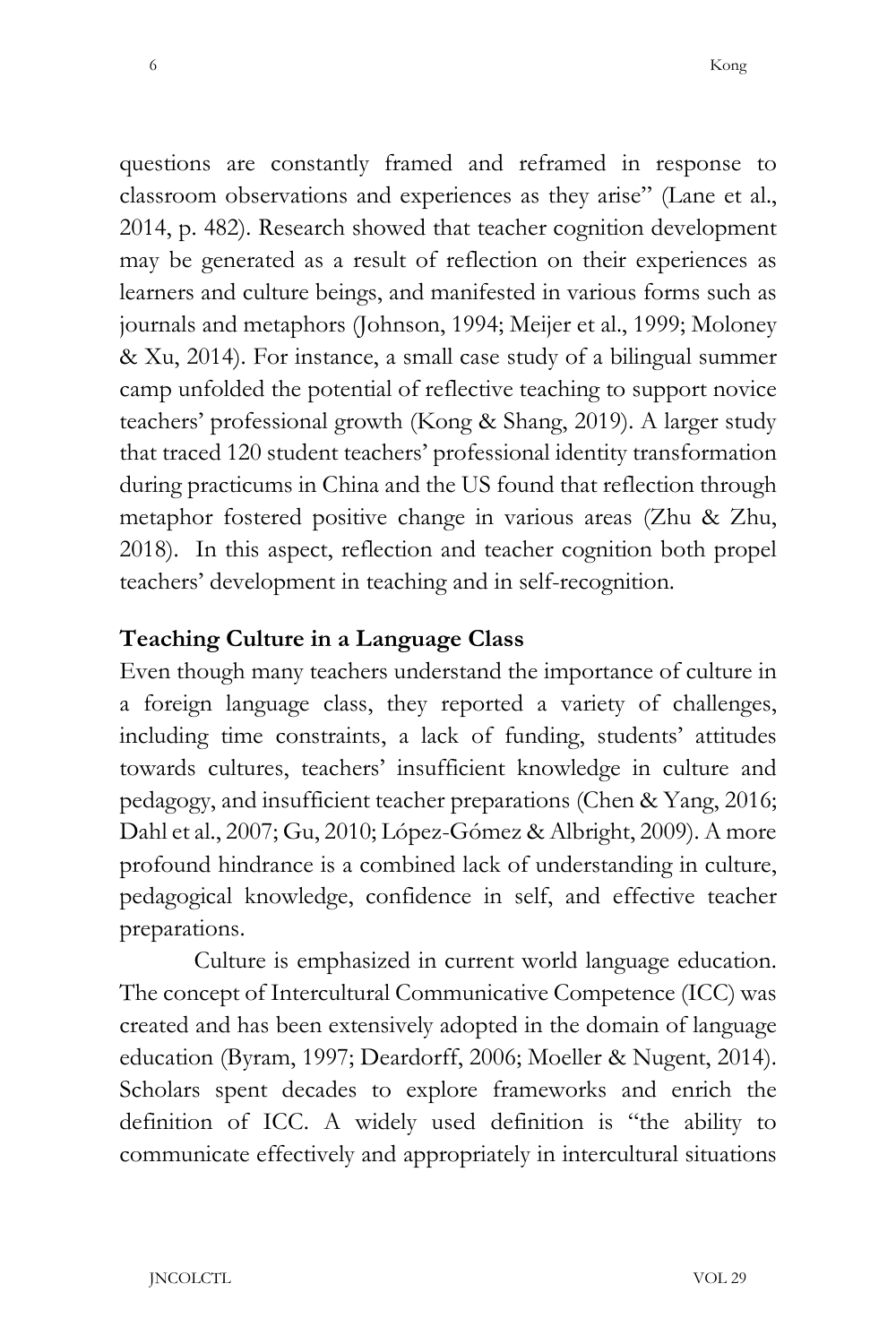based on one's intercultural knowledge, skills, and attitudes" (Deardorff, 2006, pp. 247–248). When discussing the implications of ICC on teachers and teacher training, Byram (2015) underpinned three insightful messages: firstly, Byram reminded that teachers' ICC and their ability to teach ICC were two different issues; secondly, it would be necessary to have some guidelines such as can-do statements to specify the meanings of teachers' pedagogical competencies of ICC; and lastly, he suggested that "teachers should be involved in the analysis of their intercultural sensitivity as part of their training" (p. 45). For example, three scholars surveyed 43 Chinese language teachers to examine their teacher cognition in teaching intercultural communicative competence. Their results uncovered that participants' pedagogical knowledge of teaching ICC varied, influenced by contextual factors, including overall university surroundings (OUS), computer accessibility (CA), academic atmosphere (AA), and colleagues and superiors (C&S) (Gong et al., 2018).

In sum, teacher cognition, reflection, and ICC are enlightening concepts in investigating teaching and teacher education; however, many studies are seen in language classes such as Spanish, French, German and English, with scant research in less commonly taught languages such as Chinese. This present study intends to bridge the gap by sharing results from a national development workshop and to offer its pedagogical implications.

## **Research Design**

 $STATALK<sup>1</sup>$  $STATALK<sup>1</sup>$  $STATALK<sup>1</sup>$  is a national program in the United States to provide summer training to students and teachers of critical foreign languages such as Chinese and Arabic since 2007. Funded by the National Security Agency and administered by the National Foreign Language

<span id="page-6-0"></span><sup>1</sup> STARTALK program websit[e https://startalk.umd.edu/public/](https://startalk.umd.edu/public/)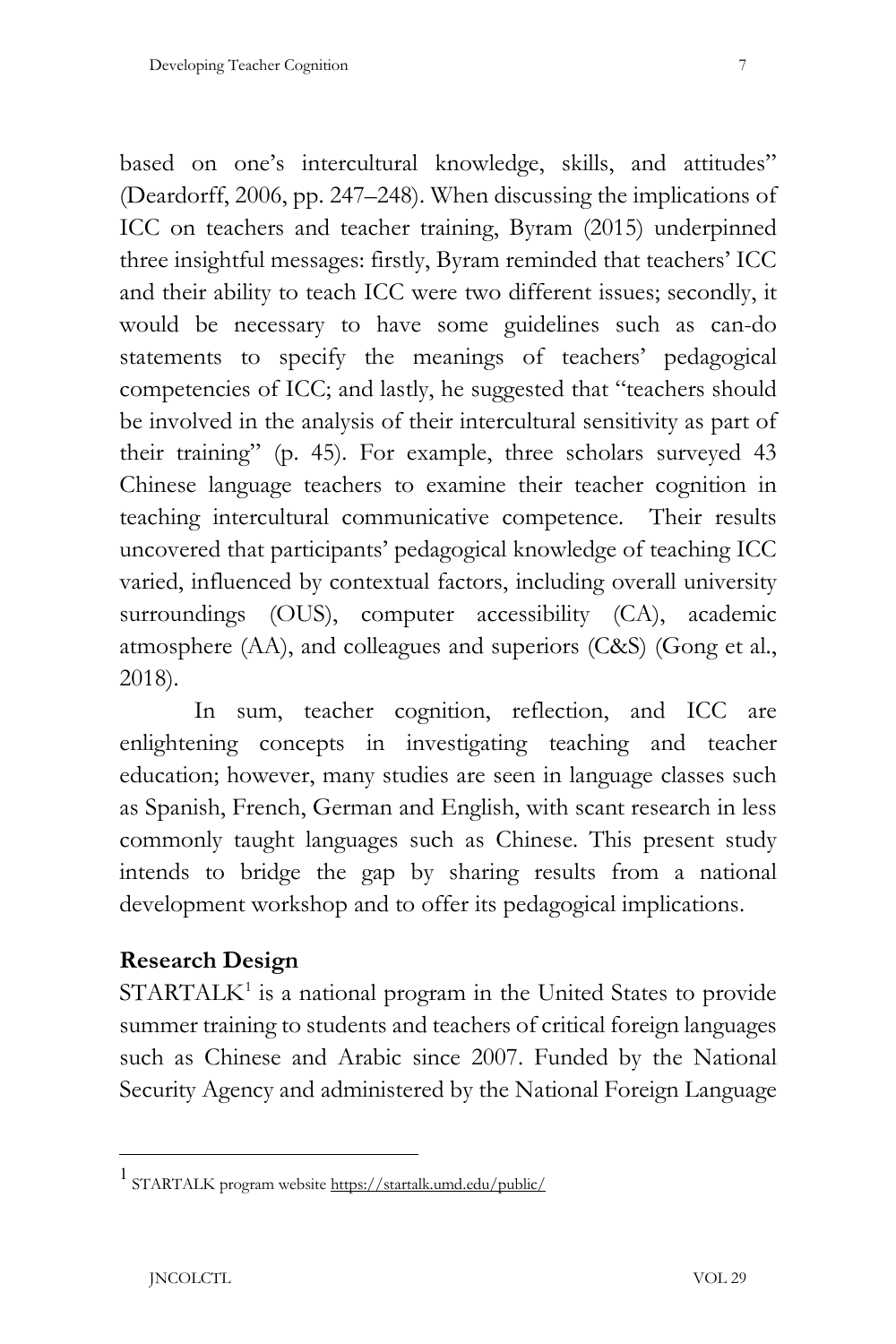Center, STARTALK workshops offer "creative and engaging summer experiences that strive to exemplify best practices in language education and in language teacher development." Data in this study were collected in one of the teacher programs at a midwestern university in 2016; the focus of the workshop was to stimulate teachers' complex understanding of culture and to develop their skills in teaching language and culture. The author was a coinstructor in this workshop. She co-taught the STARTALK program at this institute for five years, and 2016 was her fourth-year teaching in this program. Although she was not the lead instructor, $2$  she actively participated in the curriculum design prior to the workshop.

It was a residential program where participants came from various parts of the United States and stayed on the host campus. The workshop was two-week long and the instructional days were 10 days. In addition to the interactive activities embedded in daily instruction, other regular activities and projects included: daily reflection essays (including a pre-program reflection and a postprogram reflection), microteaching (team teaching for one afternoon), Culture Growth Roadmap presentation, final lesson plan and learning portfolio (a collection of materials from the institute).

It was the two instructors' intention to construct a reflective learning environment. They invested a considerable amount of time to craft a holistic reflective pedagogy as well as planned to model this pedagogy. As you can see from the list of activities above, they represented the importance of teacher reflection, and the relatability of theory and practice, which will be discussed more with data in the next section.

After the workshop, the two instructors reflected on their practice and created a *Five-Dimension Pedagogical Model* (see Figure 1)

<span id="page-7-0"></span><sup>2</sup> The lead instructor for the 2016 STARTALK program at this institute was Dr. Fang Andie Wang and the curriculum design mentor was Dr. Martha Bigelow. We three applied for the IRB approval to collect data together. The data used in this present study were from a larger research project.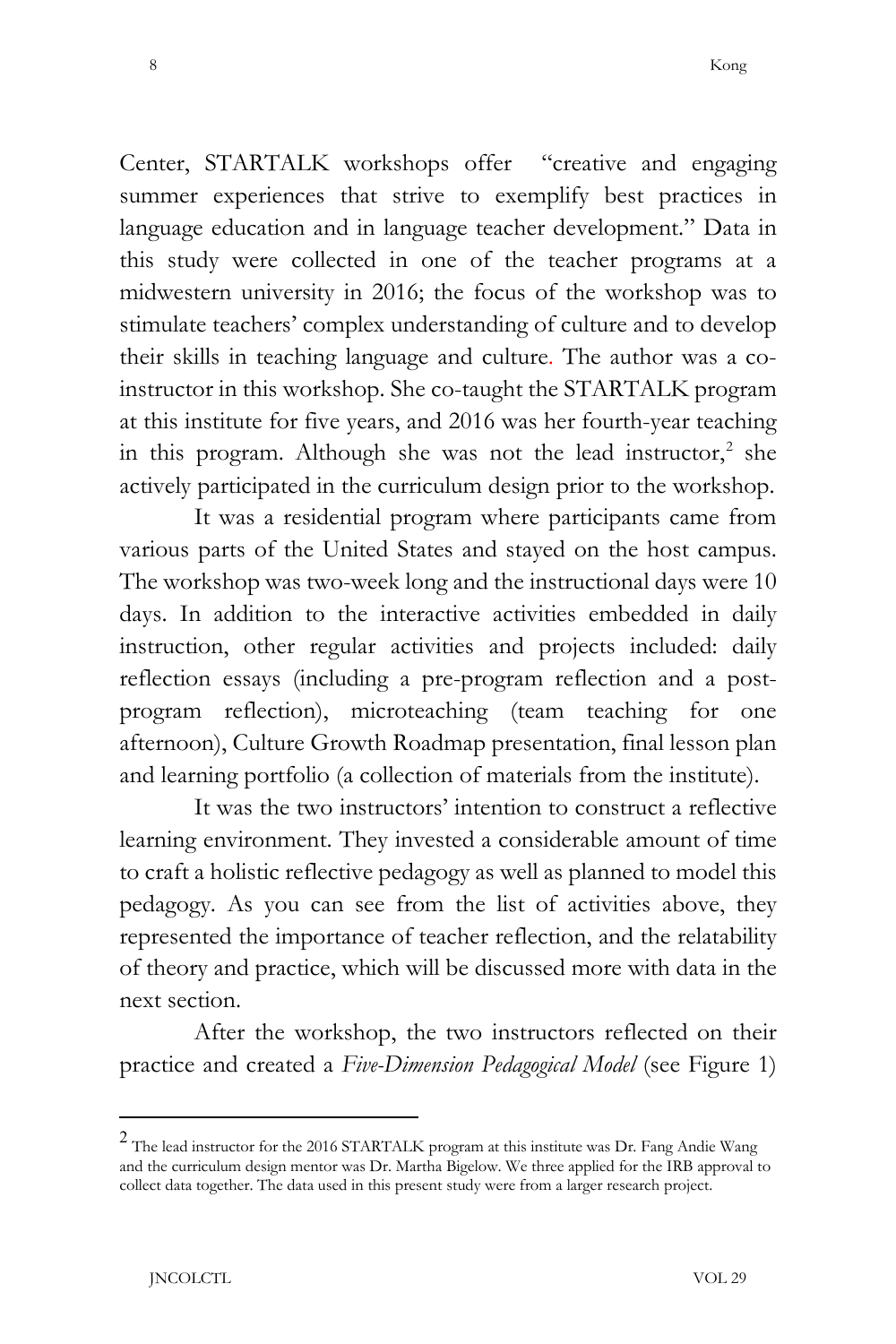which illustrated what they had done and how they had supported reflective practice throughout the workshop (Wang & Kong, 2017).



*Figure 1. The Five-Dimension Reflective Pedagogy Model*

*The reflective community underscores* the importance of building a supportive and reflective environment to encourage and facilitate teacher participants' reflection. *Scaffolding for reflection* recognizes the importance of mutual support between learners, and between learners and instructors. *Differentiated reflection* stresses the significance of giving participants choices on how to deliver their reflection. *Reflective autonomy* helps teacher participants establish a reflective mindset and apply it in practice on a regular basis. *Identity reflection* supports teacher participants to make connections between their dual roles-- a learner and a teacher.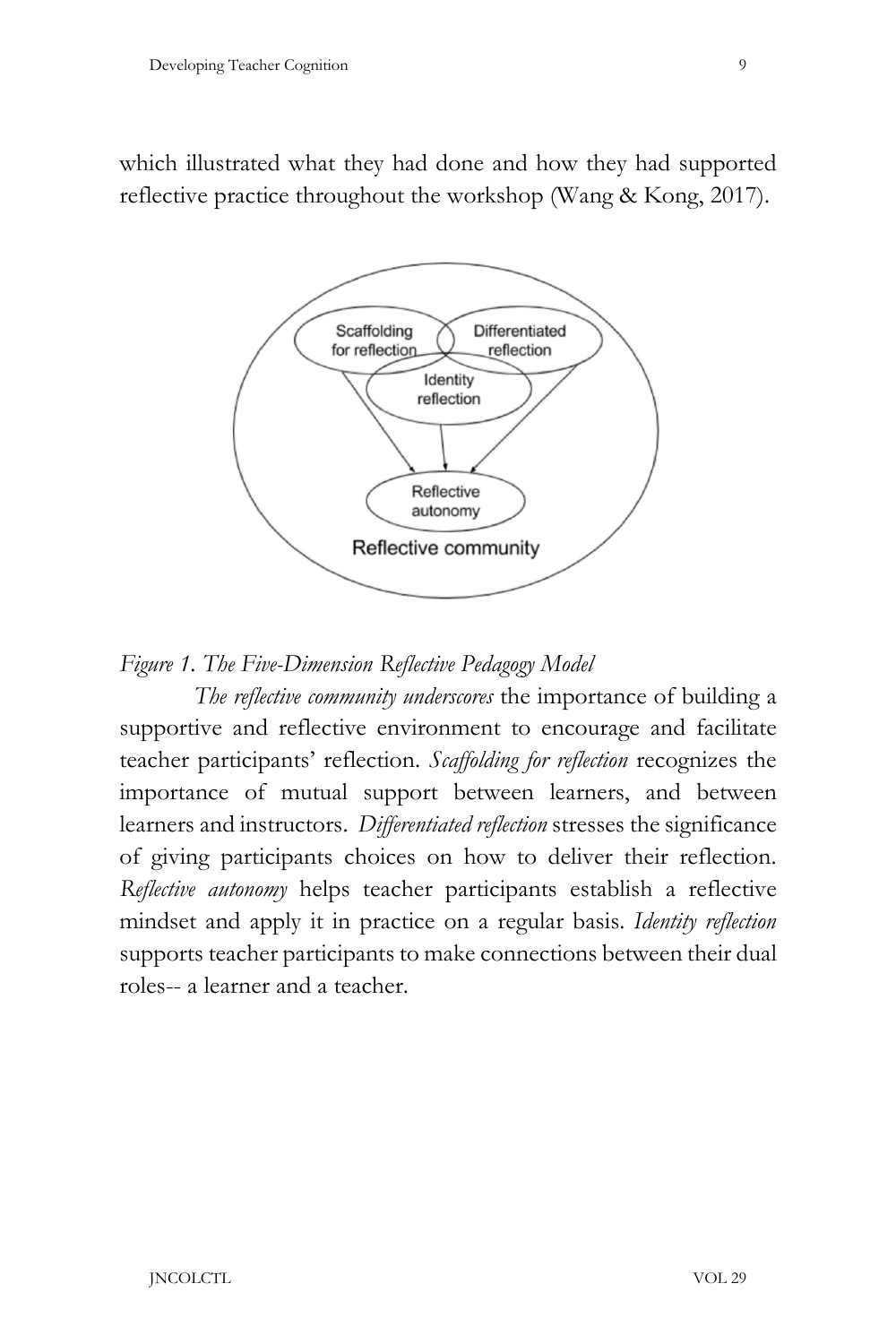## **Participants**

There were 20 participants (18 females and 2 males) in this workshop. Among them, 17 identified Chinese as their first language (L1), and three identified Chinese as their second language (L2). Data used for the current study came from a larger project examining the effectiveness of reflective pedagogy in teacher education. Four participants, Angela, Heng, Jing and Qiao, were selected as focal subjects for this paper for two reasons. First, they represented varied years of teaching experiences in the US and different educational backgrounds; second, they all demonstrated profound reflection and deepened teacher cognition on culture in Chinese language education, evidenced across data sets, including thorough reflective reports and enthusiastic video presentation of their final project. The four focal participants were all L1 speakers of Chinese and all female teachers.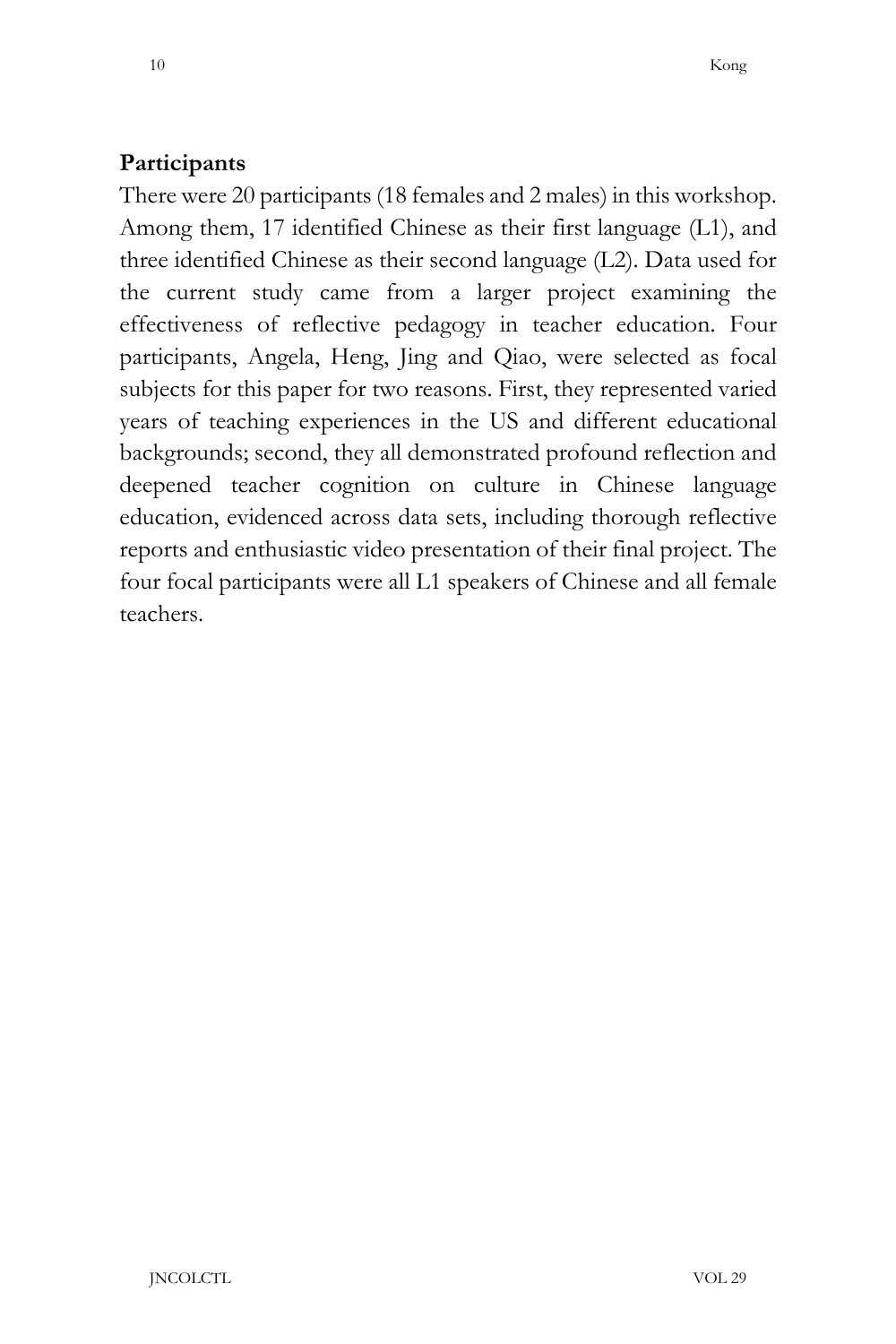| Pseudonym | Background                                                                         |
|-----------|------------------------------------------------------------------------------------|
| Angela    | An immigrant from Taiwan to the US since a teenager; taught Chinese for 10+ years  |
| Heng      | An immigrant from China to the US for over 20 years; taught Chinese for 10+ years  |
| Jing      | In a Master's program in language education; taught Chinese for less than one year |
| Qiao      | Recent graduate with a Master's Degree in education; taught Chinese for one year   |

#### **Data Collection and Analysis**

This particular study examined four sets of data: (1) pre-program and post-program reflection papers, (2) daily reflection papers, (3) videotaped presentations on a poster, and (4) a final lesson plan. Using multiple data sets allowed the author to triangulate findings so as to reach a more complete and more accurate amount (Baxter & Jack, 2008).

There were four steps in analyzing data: (1) comparing participants' pre-and-post-program reflections to identify and categorize changes regarding their teacher cognition in understanding culture and teaching culture (Gaines et al., 2019, p.57); (2) analyzing video recordings of their reflection poster presentation, to identify teacher cognition development through visualization on the poster; (3) synthesizing repeated categories and generating themes in response to the research questions; (4) triangulating preliminary findings with participants' daily reflection writing and lesson plans which often provided incremental nuances into participants' underlying teaching cognition.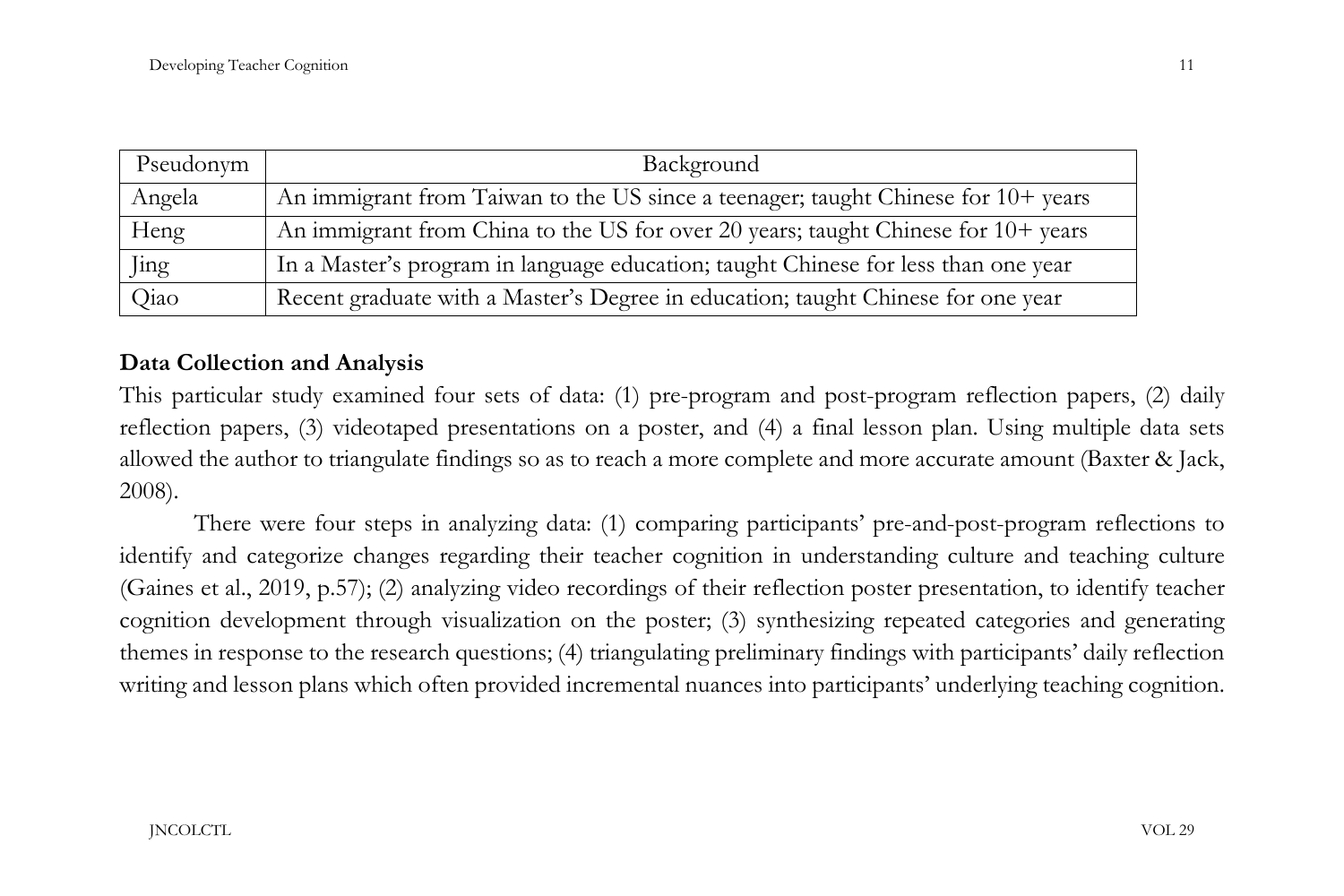The data analysis was a back-and-forth, cyclical process (Dillon, 2012) to ensure accurate interpretation of data and enhance scholar rigor.

#### **Findings**

This section will present four themes discovered from the data analysis. Each theme will address one specific activity in the workshop and its stimulation of reflection within these four focal participants. It is worth noting that the participants' reflection and cognition development were a result of the collective effectiveness of multiple activities; some may be more salient than others, but none was independent of each other. This section will highlight some unique activities and elaborate on the driving force of such activities with the participants' in-depth reflection.

# **Theme One: Reflective discussion in class fostered knowledge and belief expansion in teacher cognition.**

Reflective discussion permeates throughout the workshop, including daily reflection and other reflective discussion topics throughout the workshop. The instructors were intentional to address the importance of reflecting on the intersectionality of teaching, personal experience, prior knowledge and cultural background.

One memorable reflective discussion during a lecture was on *authenticity*. Jing drew a picture of a Chinese ancient poet Li Bai in a western suit, in an attempt to challenge what tradition should look like and how tradition and modern cultures could be integrated. Her picture triggered a vigorous discussion on *What is authenticity?* When an ancient Chinese poet wears a western outfit, is this figure an authentic Chinese figure to teach? Similarly, many teachers from mainland China raised a question that had been perplexing them for a long time: are fortune cookies authentic Chinese culture? Fortune cookies may not be considered authentic Chinese culture by people currently living in China, but they have been embraced as an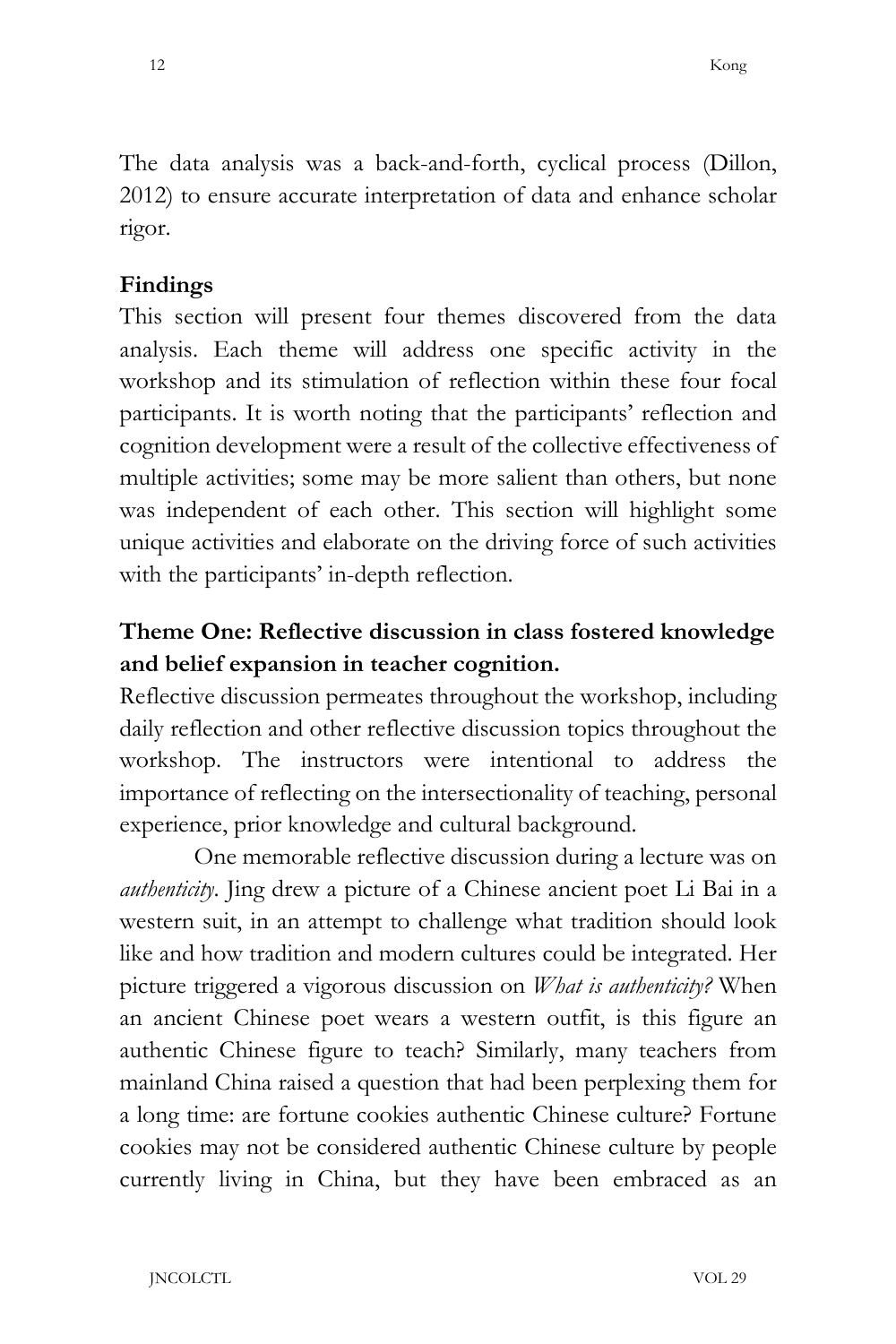authentic Chinese culture by many Chinese diasporas especially in the U.S. context.

Some believed that authenticity had to be something utilized by native speakers of the target language; some opposed the exclusivity of such a definition; some proposed to regard authenticity as a contextual concept. Although the discussion did not yield a definite answer to whether fortune cookies could represent authentic Chinese culture, or if ancient poets should wear a suit, the participants did reach a consensus that various elements such as time, location, and people should be taken into consideration when deciding what would be authentic and what would not be authentic.

Qiao echoed that culture, although shared by a group of people, has its exclusivity. Defined through various benchmarks, a similar group of people may share a similar culture but at the same time, culture allows for variations. Although members in her discussion groups were all L1 speakers of Chinese and they were all from mainland China, she was not surprised that people disagreed with each other on the question *What is authentic Chinese culture?* She reflected, "Culture is about the similarities that people share in the group, and also about the differences people identify compared to other groups. In this case, culture is exclusive. However, the formation and evolution of culture is always a mixed process of addition, omission or modification, because of the interaction and communication with other cultures" (Qiao's reflection paper #3). This discussion and the insightful reflective comments from the participants revealed their deeper knowledge to see culture as contentious and relative.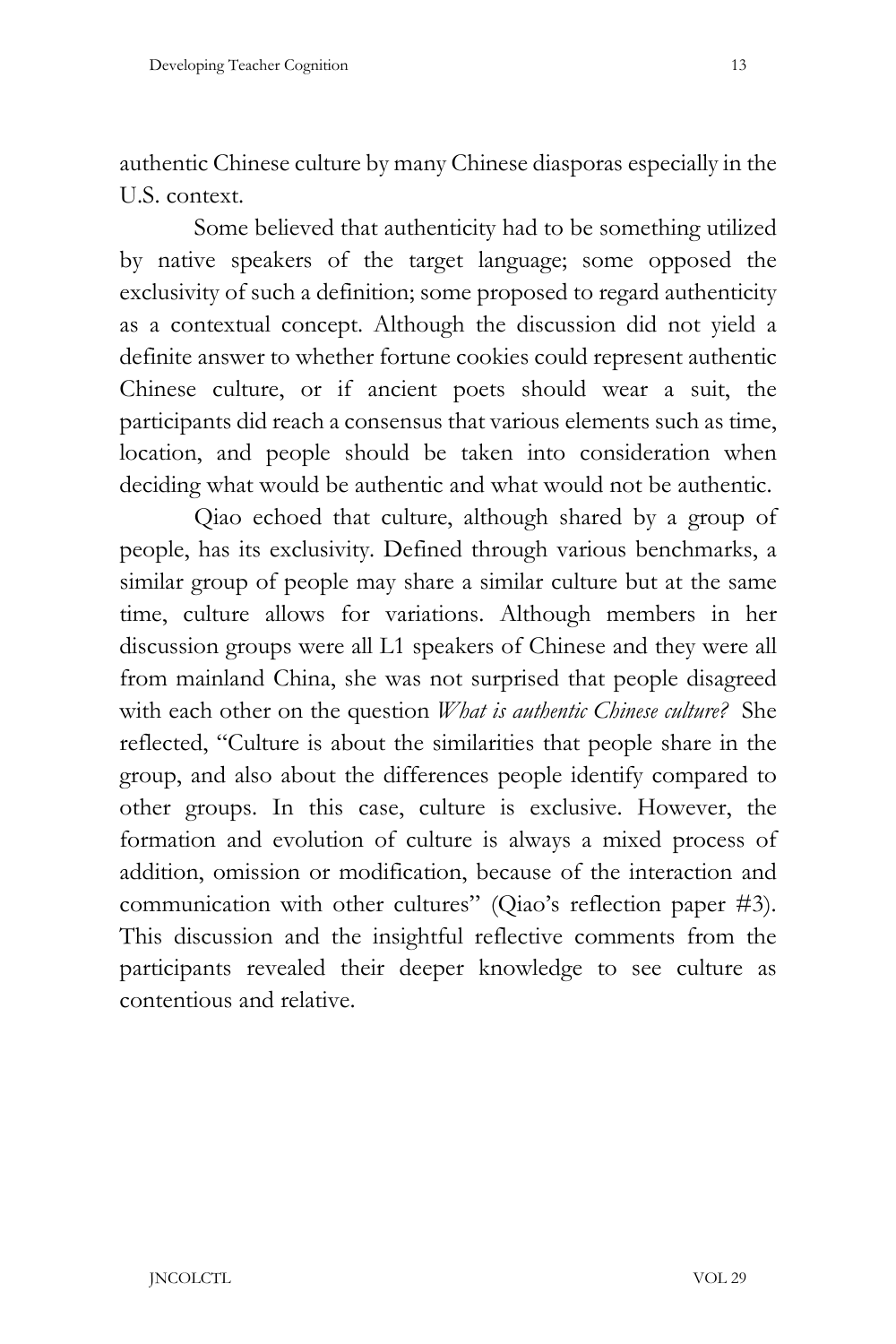# **Theme Two: Modeling and engaging the participants through ICC activities helped to propel the participants to recognize personal limitations and to expand their frame of reference in cultural understanding.**

As a Chinese saying goes "授之以鱼,不如授之以渔"[Give a man a fish and you feed him for a day. Teach a man to fish and you feed him for a lifetime.] The instructors were deliberate to not only fill the participants' toolbox with tips and activity ideas, but also model the activities by engaging the participants to experience as students, so as for them to develop multiple dimensions of understanding. For instance, when discussing ways to integrate language and culture learning, rather than showcasing various models, the author, also a co-instructor, invited the participants to put on their student hat to participate in a variety of activities following incredible guidance in Moeller and Nugent's work (2014). These cultural activities included: artifact exploration (Byram et al., 2002), attitude exploration with the OSEE tool (Deardorff, 2011), and documenting transformation collectively (Byram et al, 2002).

The attitude exploration with the OSEE tool was particularly popular and intrigued exceptional reflection filled with funny stories and cross-cultural comparison. OSEE stands for four stages: Observe, State, Explore, Evaluate. The instructor used some photos and a short video clip from an Irish Wake to guide the participants through these four stages. Almost all participants were not aware of this Irish culture and were surprised to find out it was a funeral filled with celebratory drinking, singing and dancing. After some laughter and surprise "Aha," the teacher participants had an insightful discussion on similarities and differences between Chinese and Irish funerals. The instructor was also mindful to caution the participants against forming a generalized view of the funeral rituals in Ireland.

This activity was enormously impactful on Heng and it reminded her of her first attendance at a Chinese funeral many years ago as a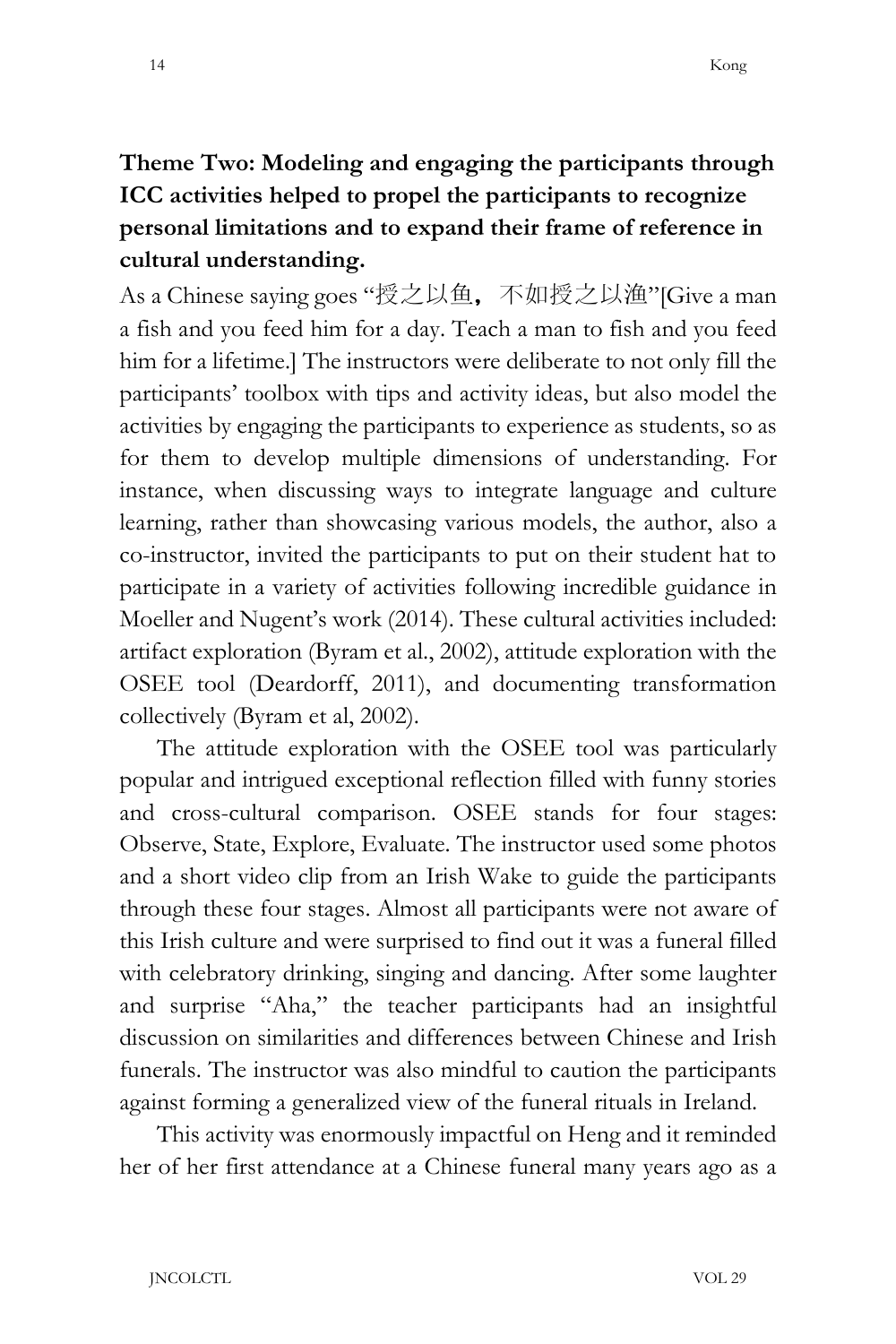little girl, where she saw and heard wailing throughout the funeral. Since then, she had formed a fixed view of what funerals should be like. She also shared her recent attendance at a funeral in the United States, where she pushed herself to wail while others were sharing jokes of the diseased person. Heng's cross-cultural experience and animated story telling caused a lot of laughter, but also stimulated her profound thinking. Her reaction to the Irish wake was like a roller coaster ride: she felt confused about drinking and singing, then felt uncomfortable with the exhibited happiness of death, and at last made sense of different ways to celebrate life. Compared to the Chinese funerals predominated by crying and sadness, she observed beyond the superficial behavior to understand how varied cultures viewed life, as stated in her reflection "这些都让我看到同样是葬 礼,不同文化的人可以用不同的方式去举办这个葬礼,可是 在这个行为后面都体现了他们对葬礼的认识,对生命的认识 [These differences helped me realize, people from different cultures host funerals differently, but such varied practices all reflect their views of death and life]" (Heng's reflection paper #3). Heng's view of cultural ritual became more dynamic and fluid. Her teacher cognition, knowledge, and belief were more enhanced because it was a personal experience for her. Teacher cognition is personalized and contextualized.

After hearing Heng's reflection, Qiao continued to ponder this topic, and in a later reflection paper, she took the chance to circle back to an earlier discussion on authenticity, to address her updated view on the fluidity and dynamic of cultures across nations and within nations. In her reflection paper, she wrote:

> On one hand, Chinese philosophy, literature, custom and legend from ancient times are still part of Chinese people's lives and affects the ideas, decisions and thoughts of people. On the other hand, Chinese popular culture has a big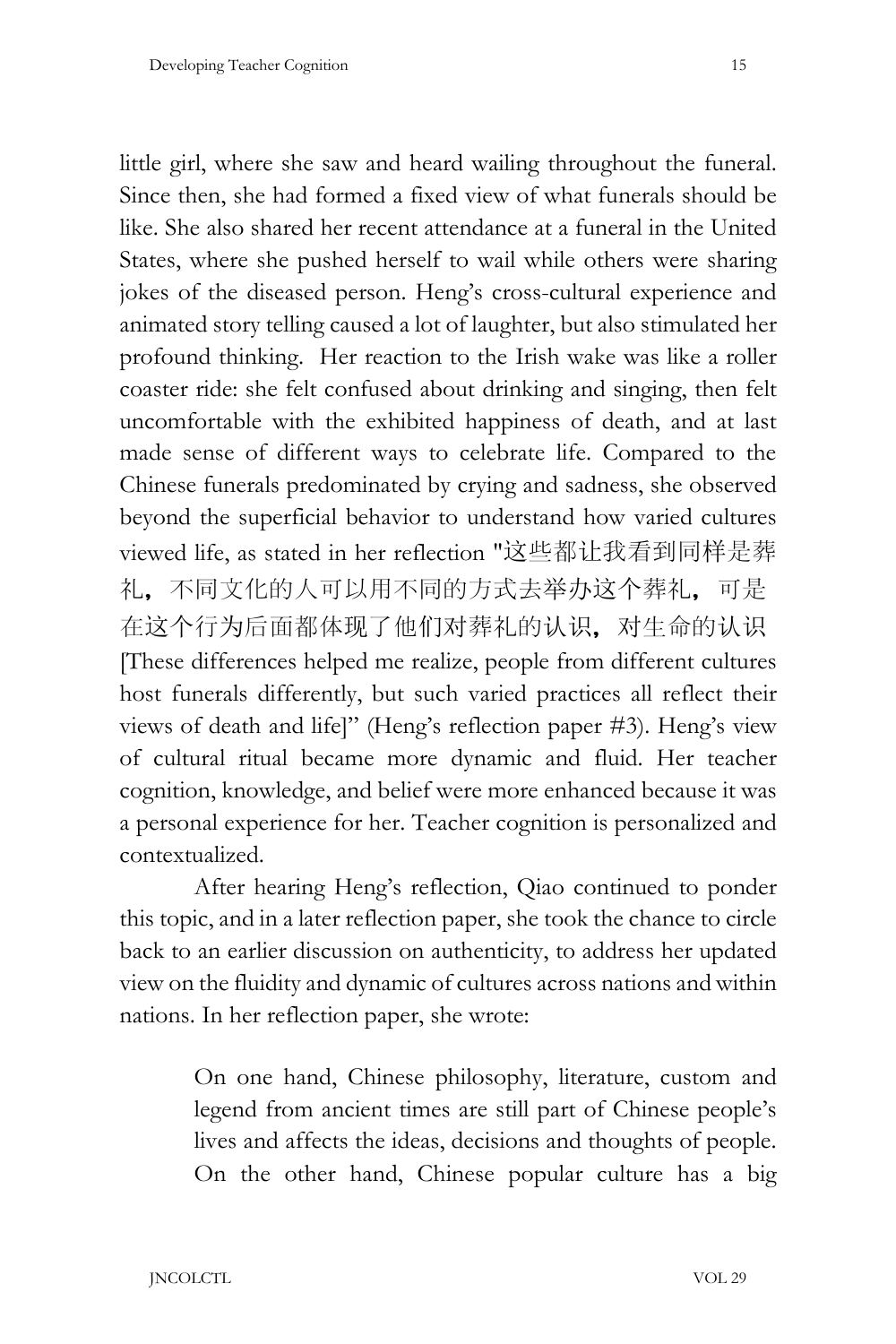influence from Korea, Japan and the western world, especially clothing, fashion, and communication… Thus, culture is not only what happened in the past, but also what is happening now and what is going to happen in a dynamic world (Qiao's reflection paper #5).

She was inspired by Heng's view change and stressed that culture flows across time, across generations, and across people's perception of life. Fluidity was a theme across many participants' reflection papers. This fluidity referred to the flow between cultures and a disposition to see change within one particular culture.

# **Theme Three: The Culture Growth Roadmap was a holistic reflection of teachers' growth that integrated participants' identity and visioning teaching practice.**

A unique activity in the workshop was a final presentation called Culture Growth Roadmap. The purpose of the activity was threefold: first, for the participants to document their growth in theoretical knowledge; second, for the participants to bridge their theoretical knowledge, teaching context and personal background through visual aids; and third, for the participants to vision future teaching practice. All participants were given a paper sheet from a flip chart on the first day of the workshop, and they were given some time each day to work on the paper. They could request more sheets if needed. They had a great amount of flexibility and options to visualize their learning, including writing poems, drawing photos, jotting down key words, cut and paste photos from other resources. The expectation was for them to reflect their takeaway from this content-heavy workshop on a daily basis and document teaching ideas before they forgot. The roadmap was a keeper for them to recall the transformative journey and encouraged to display in the classroom. Because it was personal, reflective, narrative, descriptive and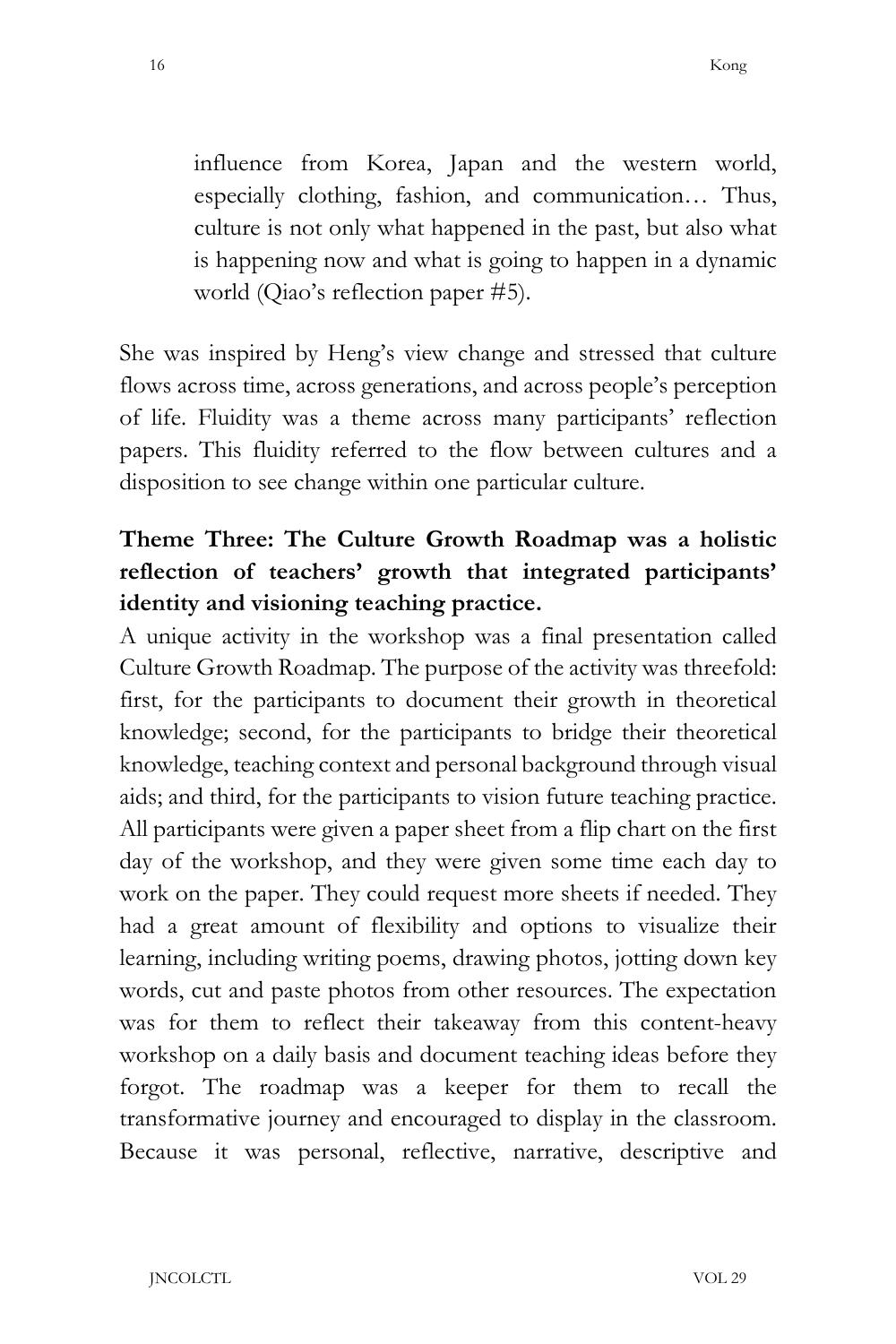illustrative, the participants were extraordinarily motivated to be creative. On the last day of the workshop, participants presented their Culture Growth Roadmap to the cohort and received feedback. Feedback was filled with compassion, empathy, relatability and encouragement. It was also a beautiful moment of shared understanding and community building.

This activity stimulated profound reflection among the participants, especially Angela, who candidly shared her reconciliation with her complex identities. Angela's reflection had a salient piece on identity and authenticity. Coming from Taiwan and moving to the US at a young age, she doubted herself and was concerned about how others would see her professionally. She was concerned that others would not view her as a qualified Chinese teacher, although she was equally confused by what constituted a "qualified teacher."

She used to "play it safe" by introducing something stereotypical such as Chinese calligraphy and making dumplings, rather than address complex topics evolving deeper questioning and critical thinking. She thought that such stereotypical activities could qualify her to be an authentic Chinese teacher. When the students asked her questions involving controversial topics or reflecting a negative attitude toward the Chinese people, she felt offended and defensive. She experienced an ambiguous identity: although she was born in Taiwan, she immigrated to the US as a teenager. Fundamentally she identified herself as a Taiwanese-American, but the students and their families associated her solely with a general Chinese identity. She felt that the complexity of her identity was invisible in teaching and she failed to navigate an effective approach towards sensitive or challenging questions from the students.

Through the culmination of reflection in this workshop, she was comfortable with her own complex cultural identity and embraced ambiguity in teaching culture. She was animated,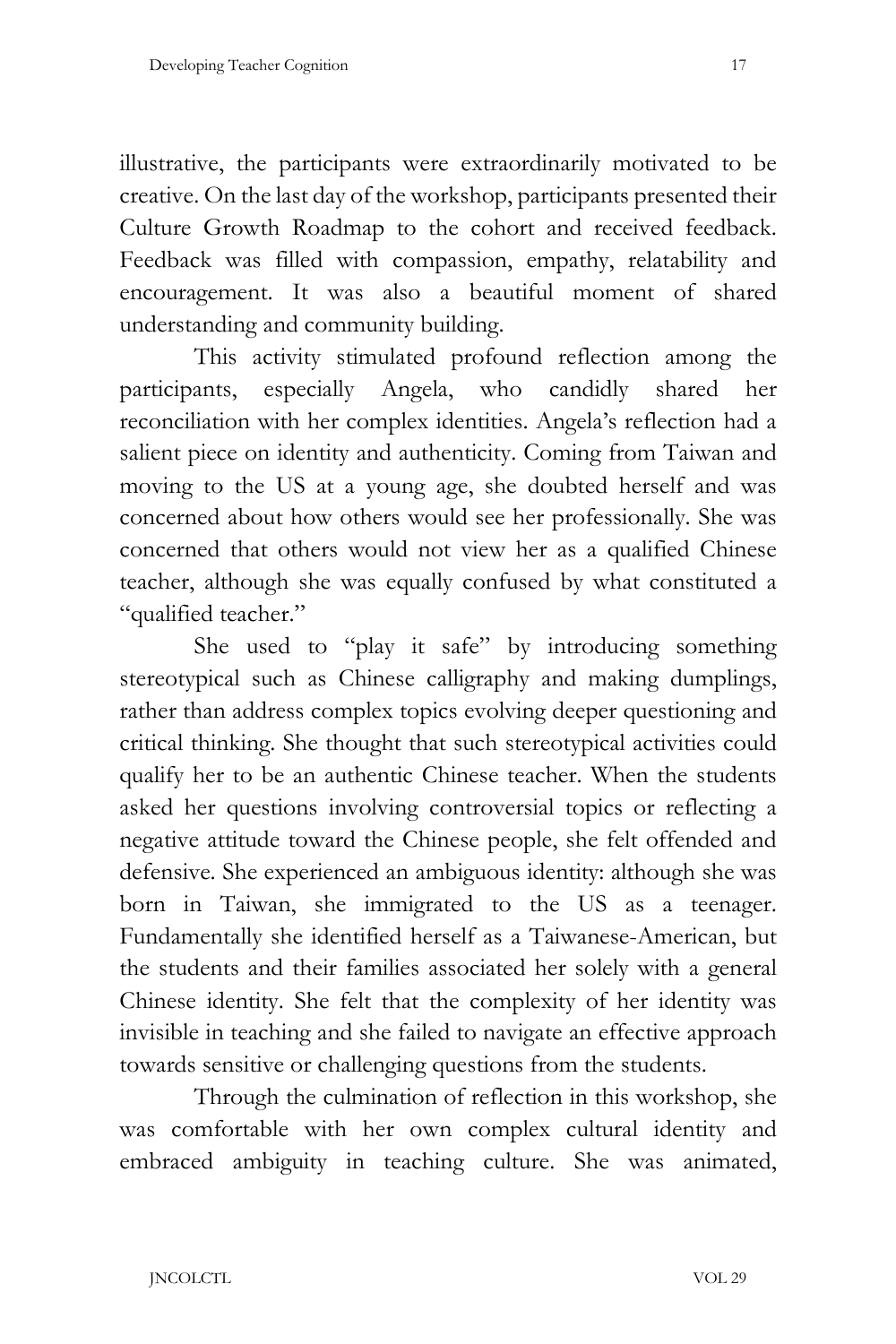enthusiastic, and even a bit emotional when presenting her roadmap poster. As shown in Figure 2, she had a picture of herself looking into the mirror to figure out who she truly was, and she connected it with a scene in the Disney animation movie Mulan (Bancroft & Cook, 1998) along with some lyrics from the song "Reflection" (Salonga, 1998) in the movie. Her self-seeking question emerged in a more salient way when the cohort was in that contentious discussion on authenticity, as analyzed above. She felt like sinking in a swirl. Was she an authentic Chinese? What should count as authentic Chinese?



*Figure 2. A Part of Angela's Culture Growth Roadmap* 

In the second half of her video presentation, she felt a sense of relief, not because she clearly found the answer to who she was, but because she recognized and celebrated the complexity of identities. Figure 3 shows her excitement to return to her classroom with a new sense of self.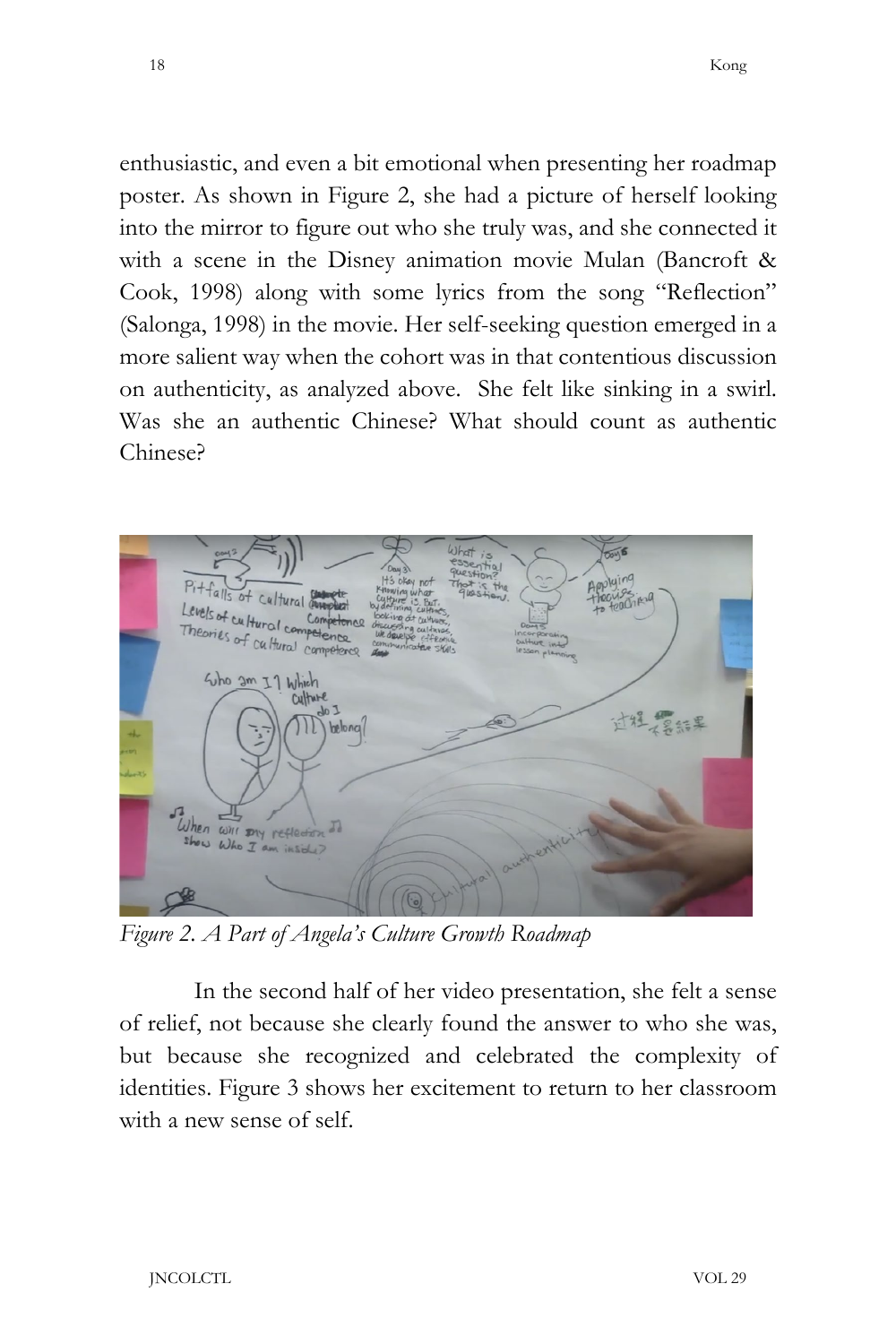Angela's reflection paper helped to triangulate other data and lend support to the transformation through reflection, as she stated:

> From this discussion, I reflected how poorly I have been handling sensitive cultural issues in the class. I learned that there are helpful ways to deal with these issues in a discussion. In the future, I am hoping to create an environment where sensitive issues when brought up can be openly discussed and students would learn through this discussion to see through multi-cultural lenses (Angela's reflection paper #4).



*Figure 3. A Part of Angela's Culture Growth Roadmap*

If you remember the intense discussion on authenticity mentioned multiple times in the above sections, this reflective discussion was also reflected in Jing's final Culture Growth Road Map. Jing drew the picture of this ancient poet in her final poster again and reiterated her intentionality in challenging the knowledge boundary (see Figure 4). Jing was passionate with what she did and sounded confident in her presentation, asking—asserting rather, "Why can't I integrate ancient culture with modern culture?!" (Jing's presentation, June 2016).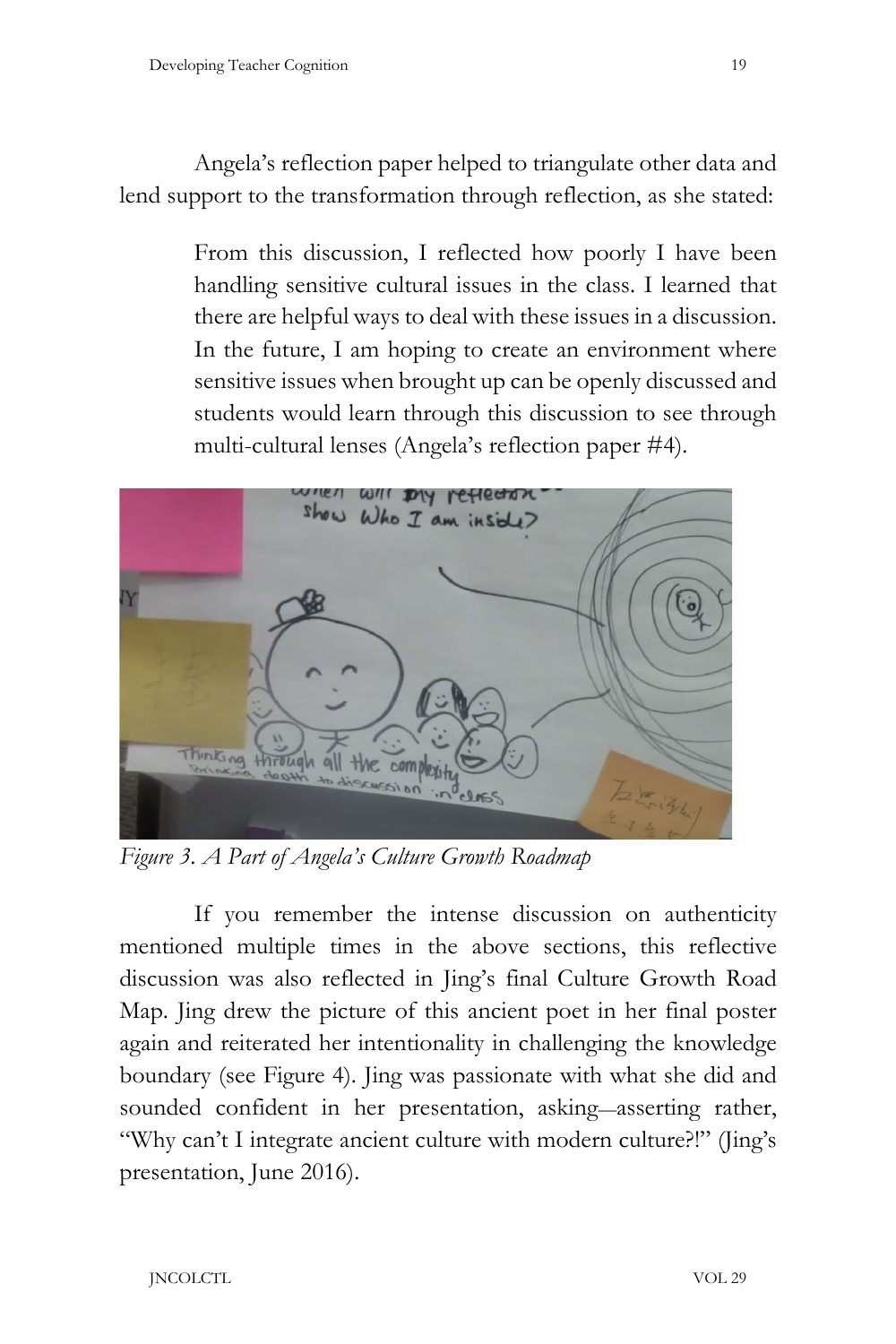Her poster and her reflection papers intended to assert her identity as a complicated, dynamic and multifaceted cultural being. She made it clear that putting on a western suit on an ancient Chinese poet was a deliberate move to challenge stereotypes even among Chinese people.

我给李白穿了西装,为什么不能把现代文化加在传统文 化,所有都学春节,吃饺子,我能带给我的学生什么呢 ?pop culture,但并不想摈弃中国文化. [I put on a suit for Li Bai. Why can't I add some modern elements to the traditional culture? Everyone learns about the Chinese New Year and dumplings, but then what can I bring to my students? Pop culture, but it does not mean that I abandon Chinese culture]. (Jing's presentation, June 2016)



*Figure 4. A Part of Jing's Culture Growth Roadmap*

In her reflection and lesson plans, she intentionally added pop culture into traditional culture, which she believed could more accurately reflect the complexity of Chinese culture. When she saw that her fellow Chinese had a fixed view of ancient figures, she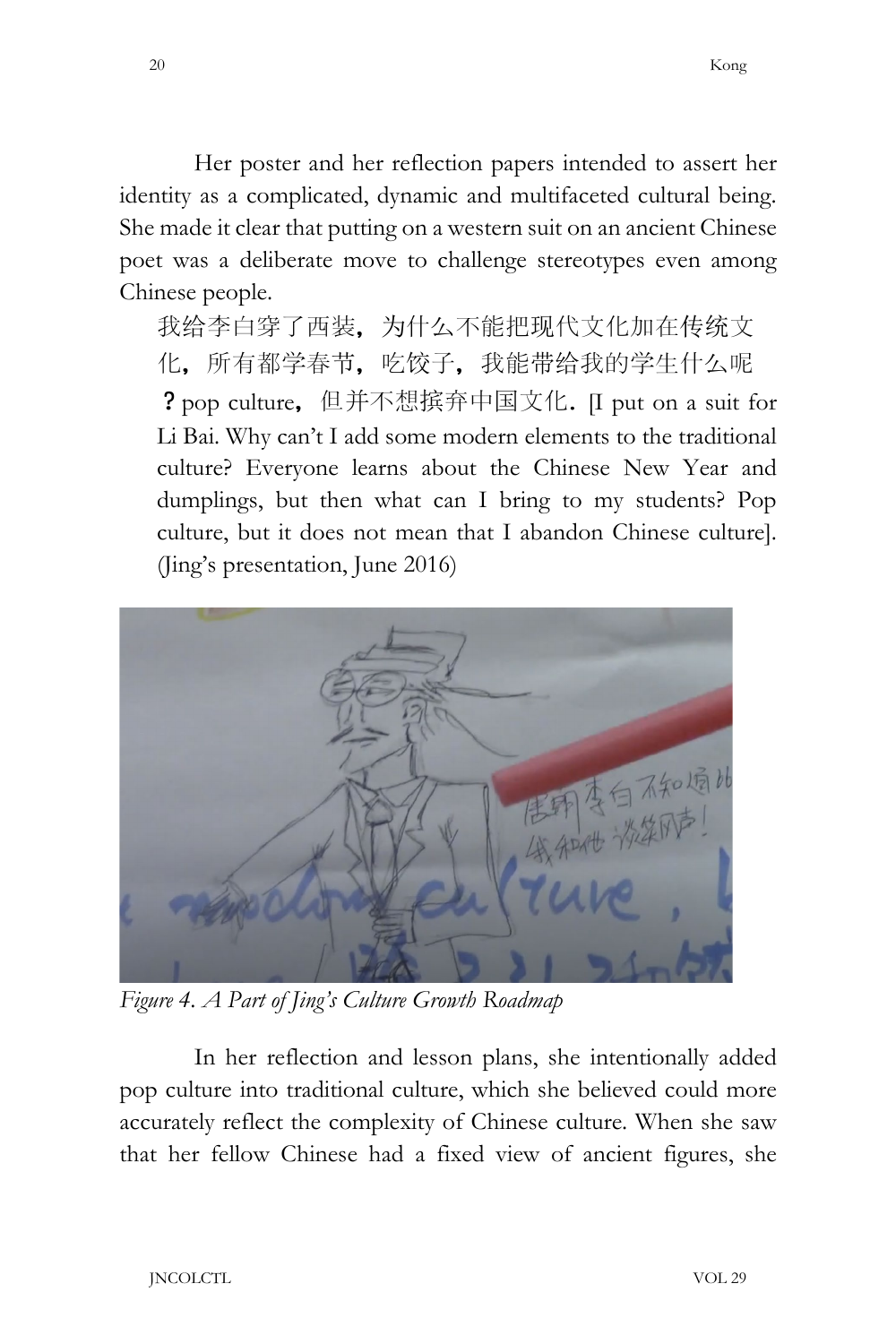wanted to push the boundary and expand their view of cultural diversity within a group. Her teacher cognition of culture went beyond similarities shared by her Chinese fellows and revealed more depth and breadth.

Moreover, visioning teaching practice was also reflected in all the participants' Culture Growth Roadmap. The two instructors constantly reminded the participants to connect their personal experience, theory and teaching practice during reflection. It was prominent that the participants were devoted to deeper thinking when pondering what to teach and how to teach. For instance, Qiao's poster had a part of her reflection after the microteaching experience. As Figure #5 shows, she found that her microteaching experience unveiled diverse cultural understandings within the team. She recalled some disagreement among her team members, but it prompted her to explore a culturally inclusive approach to co-teach with other teachers. She concluded that an expanded and inclusive understanding of culture through the workshop was facilitative in her future endeavor.



*Figure 5. A Part of Qiao's Culture Growth Roadmap*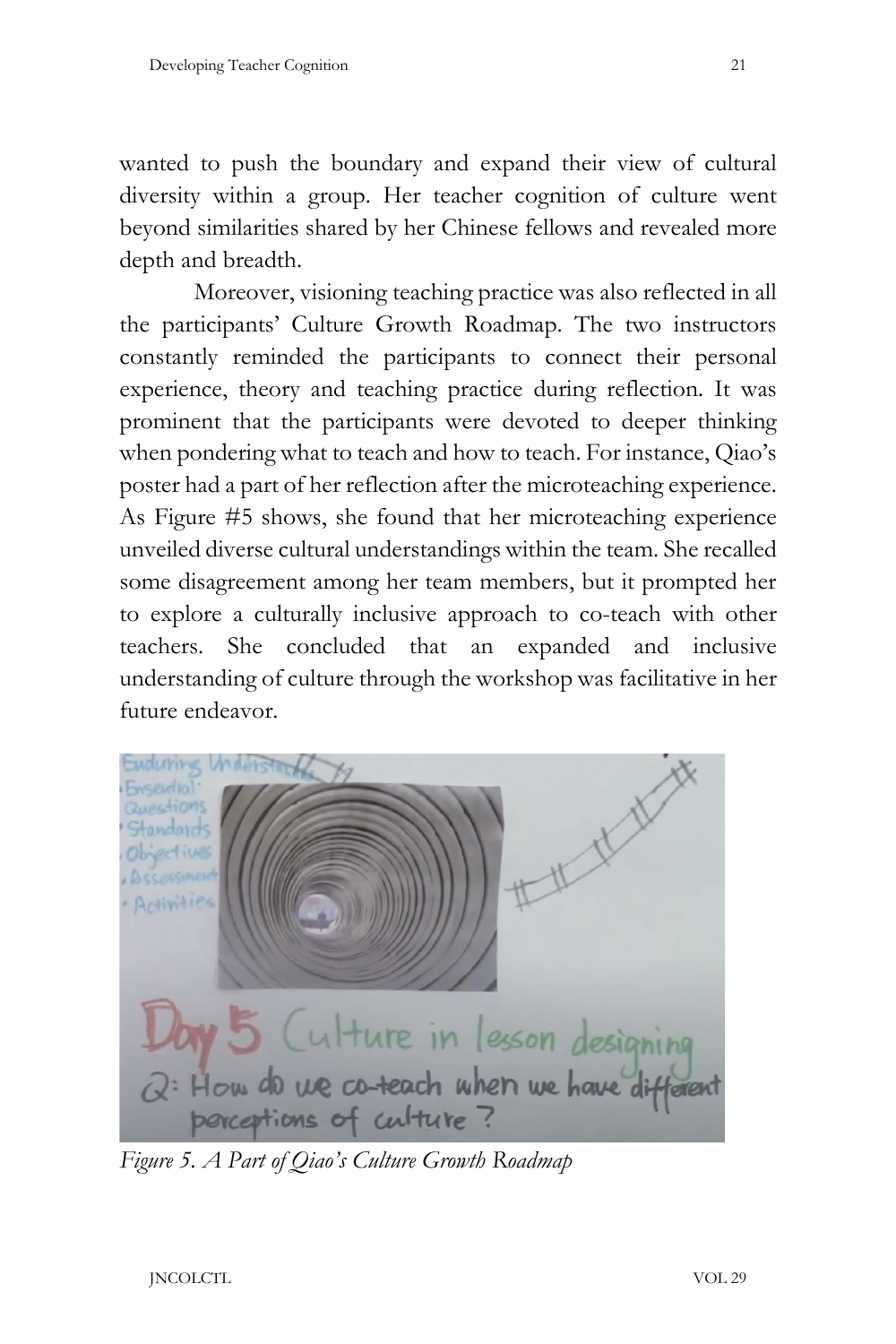## **Theme Four: Teacher cognition of culture deepened the participants' teacher cognition on how to teach culture.**

As the participants complicated their knowledge and understanding of culture, they also deepened teacher cognition on *how to teach culture* in a language class. The analysis of multiple data sets revealed a shared theme among these four focal participants, all of whom visioned to adopt an inquiry-based pedagogy in guiding their future students to explore culture.

Firstly, Angela considered ICC as a bridge to establishing an understanding of other cultural beliefs, and she conceptualized her teaching by asking questions and engaging students in discussion. She said, "If a question is good enough, it should be able to invite more students into the dialogue" (Angela's reflection paper #4). Because Angela reflected a lot on her own identity and her students' identity, many of whom were second-generation immigrants, she intended to engage identity in inquiry-based learning for her students. She wrote:

I want to see my students having internal dialogues of selfidentity related to culture. As Asian Americans, can my students see the very clear line between American and Chinese cultures, and at the same time the very blurry line? Would they come to appreciate their bicultural or multicultural identity? Can they better accept people of different cultures? As I said for my cultural road map, I hope to bring my own internal dialogues back to my classroom. (Angela's reflection paper #10)

Secondly, Heng insisted that cultural teaching should go beyond sharing simple cultural facts, a point resulting from the compelling comparative cultural discussion on funerals. She planned to intentionally guide her students to reflect "on those facts, comparisons and contrasts across cultures, and ultimately coming to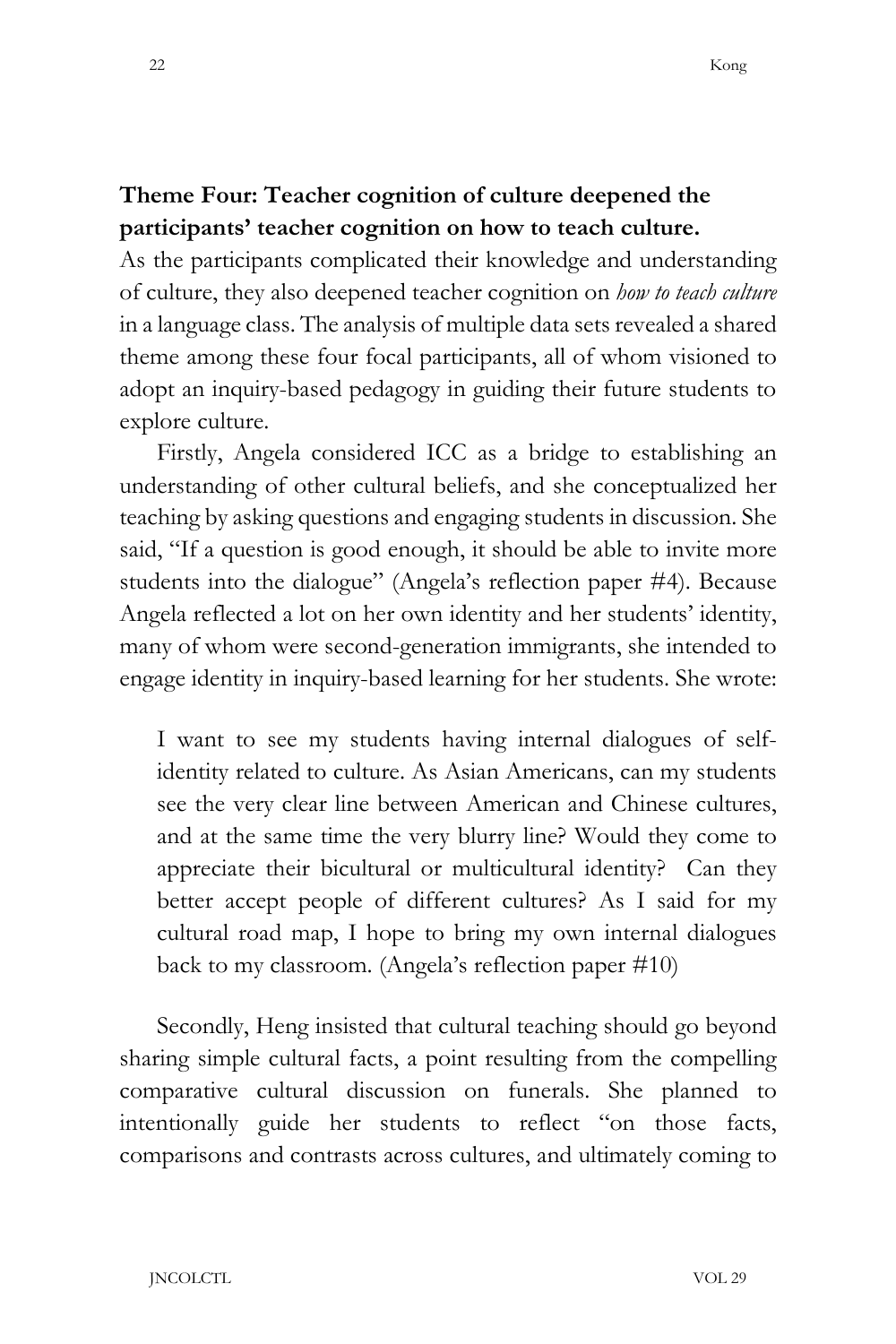a position whereby cultural differences can be navigated successfully and comfortably in encounters" with individuals from other cultures (Tolosa et al., 2018, p. 228). She planned to gather more examples like the Irish wakes to make connections with Chinese culture to "direct students to interpret other people's intention in a positive way, not be offended easily and look at things from different perspectives, agree to disagree, celebrate the similarity and embrace the differences" (Heng's reflection paper #3).

Thirdly, Jing planned to use stereotypes judiciously. Through the workshop, she developed more knowledge of why and how stereotypes would occur. She believed that stereotypes came from people's limited interaction with people of the target culture and thus formed their judgment from partial facts. Therefore, instead of simply telling students to avoid stereotypes, she wanted to expand students' horizons and push them to break stereotypes by themselves. She would also discuss the hurtful feelings that stereotypes could create. She conceptualized her method as "以文化 共性入手,再带学生跳出去 [Start with cultural commonality and then take students to jump out of the box]" (Jing's presentation, June 2016).

Lastly, Qiao particularly appreciated the OSEE cultural model activity, and pondered that teaching intercultural communication could follow this model to guide her students to explore meaning rather than spoon-feeding to students. She would encourage different interpretations from her students "so that the discussion could be in-depth. Discussing the best interpretation and maybe realizing some of the assumptions being wrong would be a really valuable experience to understand that culture is constructed by different perspectives" (Qiao's reflection paper #3). All four participants were able to see teaching culture as an orchestrated effort with students. Taking students on a journey of inquiry would be more effective and would create a more lasting impact than a spoon-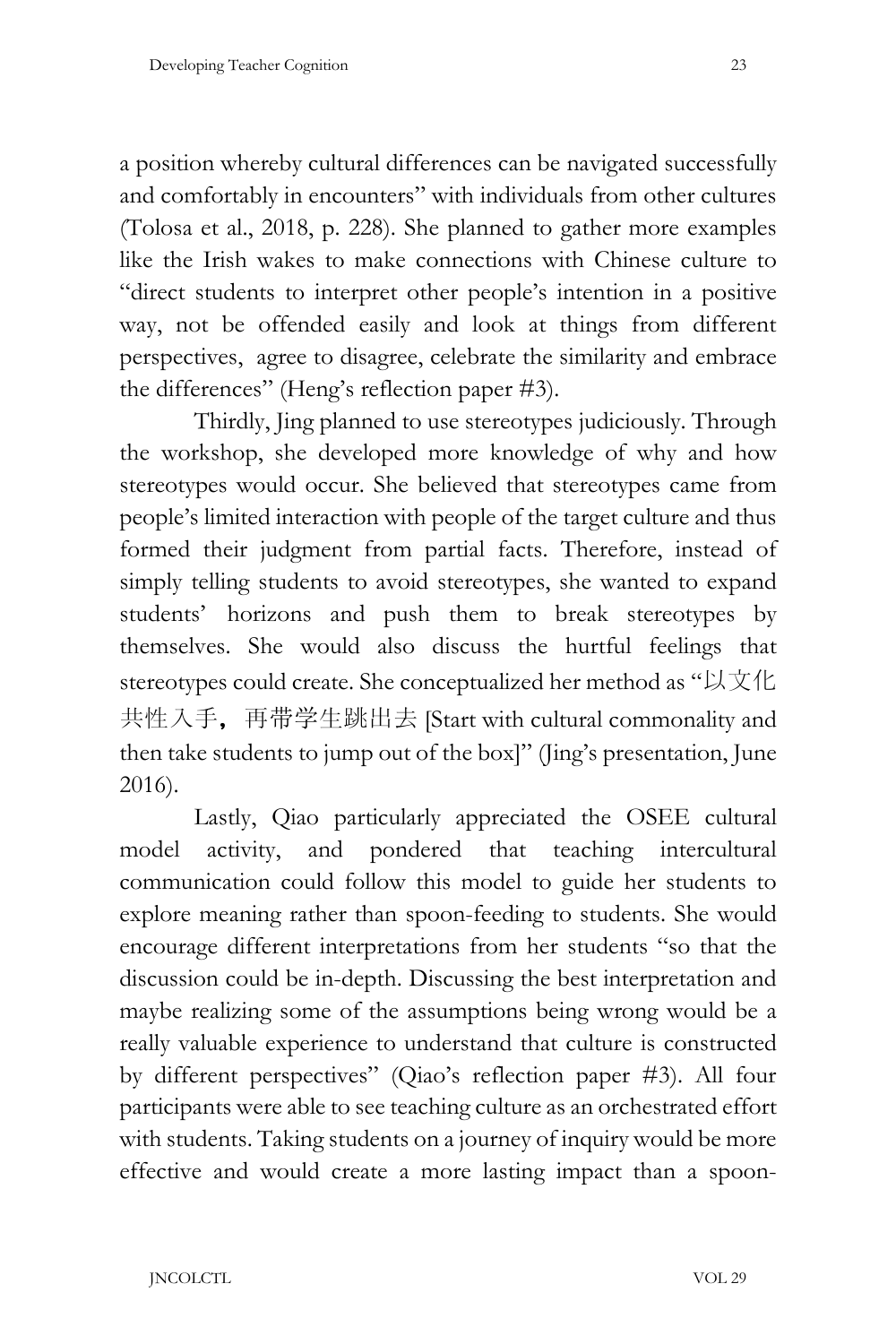## feeding approach.

## **Discussion**

Teacher cognition of embedding culture in a language class entails two parts: teacher cognition of *what culture is* and teacher cognition on *how to teach culture* in a Chinese language class. Findings showed both aspects; one might be more noticeable than the other, but both aspects informed each other. When the participants understood the connotations of culture more profoundly, they could see their prior limitations more clearly and thus started to develop instructional strategies for intercultural language teaching and learning (Kholer, 2015; Tolosa et al., 2018). For example, Heng realized her prior limitations on what a funeral should look like through the Irish Wake activity. After discussion and reflection, she was inspired to discover more cross-cultural examples to underpin the importance of exploring various perspectives beneath observable cultural practices. When the participants thoughtfully shifted their teaching objectives from "providing cultural knowledge and facts" to "improving students' intercultural attitudes and skills" (Gong, Hu & Lai, 2018, p. 225), it manifested a development in their "perceptions, knowledge, objectives or attitudes relevant to teaching intercultural communicative competence" (Gong, Hu & Lai, 2018, p. 225).

Findings also revealed the participants' candidness to confront their limitations so as to be open towards new ideas. Teacher cognition is closely related to prior experience. Prior to the workshop, all four participants, to various degrees, considered teaching culture as making dumplings, making traditional Chinese paper cuttings and showing photos of Chinese artifacts. During the workshop, the participants actively engaged in reflection on what they had thought being intercultural meant to them and why they had such beliefs, as well as reflecting on their intercultural situations in their classrooms (Farrell & Ives, 2015). This process helped them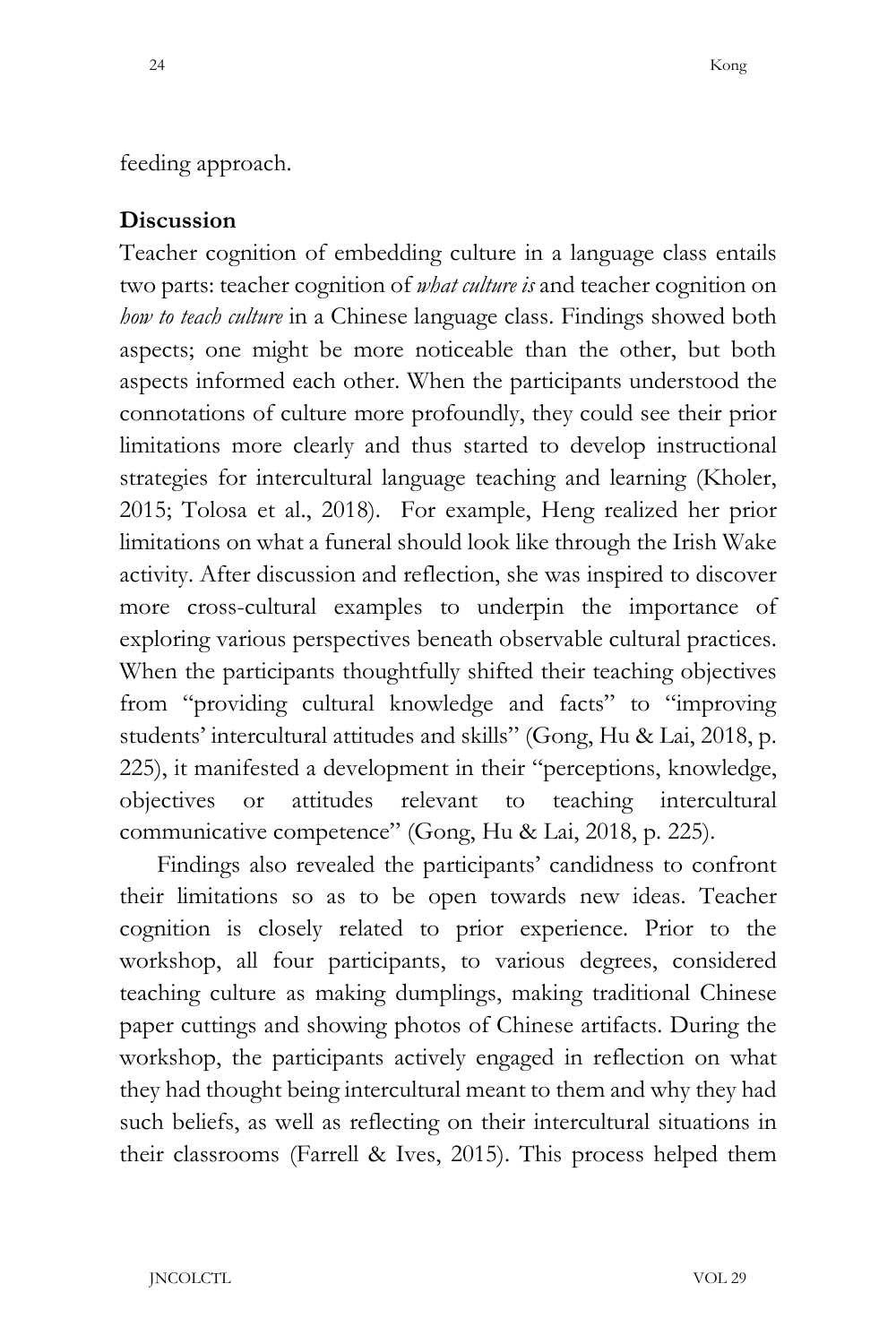reconstruct experiences and develop a transformed approach to teaching.

Additionally, findings also showed that participants' teacher cognition in *how to teach culture* in a language class grew through a deeper understanding of self. Developing intercultural understanding is both a cognitive and affective process that affects teachers' theories of teaching and their professional identities (Byram, 2015). Four participants, in their reflection papers and reflection poster, reported varied emotions in teaching culture, including frustration, satisfaction, confusion, and self-doubt. Although this workshop did not, and was not designed to, eliminate their feelings, it offered an opportunity for them to confront and approach their cognition of self in a more constructive way. When conceptualizing their future teaching practice, all participants demonstrated a desire to connect with students' backgrounds, weave in everyday culture, and embrace cultural identities. Findings echoed Sercu's (2006) stance that it is necessary for teachers to have the necessary knowledge, skills and attitudes required to accomplish the task of teaching intercultural communicative competence.

In the same light, the four participants adjusted their professional identity, from merely a cultural deliverer to a bridge builder to establish connections. Jing planned to utilize her profound knowledge in youth culture to connect students with contemporary Chinese culture; Angela planned to connect her personal experiences to activate students' own ability to break stereotypes; Qiao planned to connect similarities across Chinese cultures with regional variations in her future approach; Heng planned to connect students in the US with those in China via social media. Their teacher cognition of teaching culture is richer and more dimensional. When teachers transform the teaching of culture from superficial cultural facts to diving into invisible cultural connections, they will "not only enhance learners' intercultural knowledge, but also improve their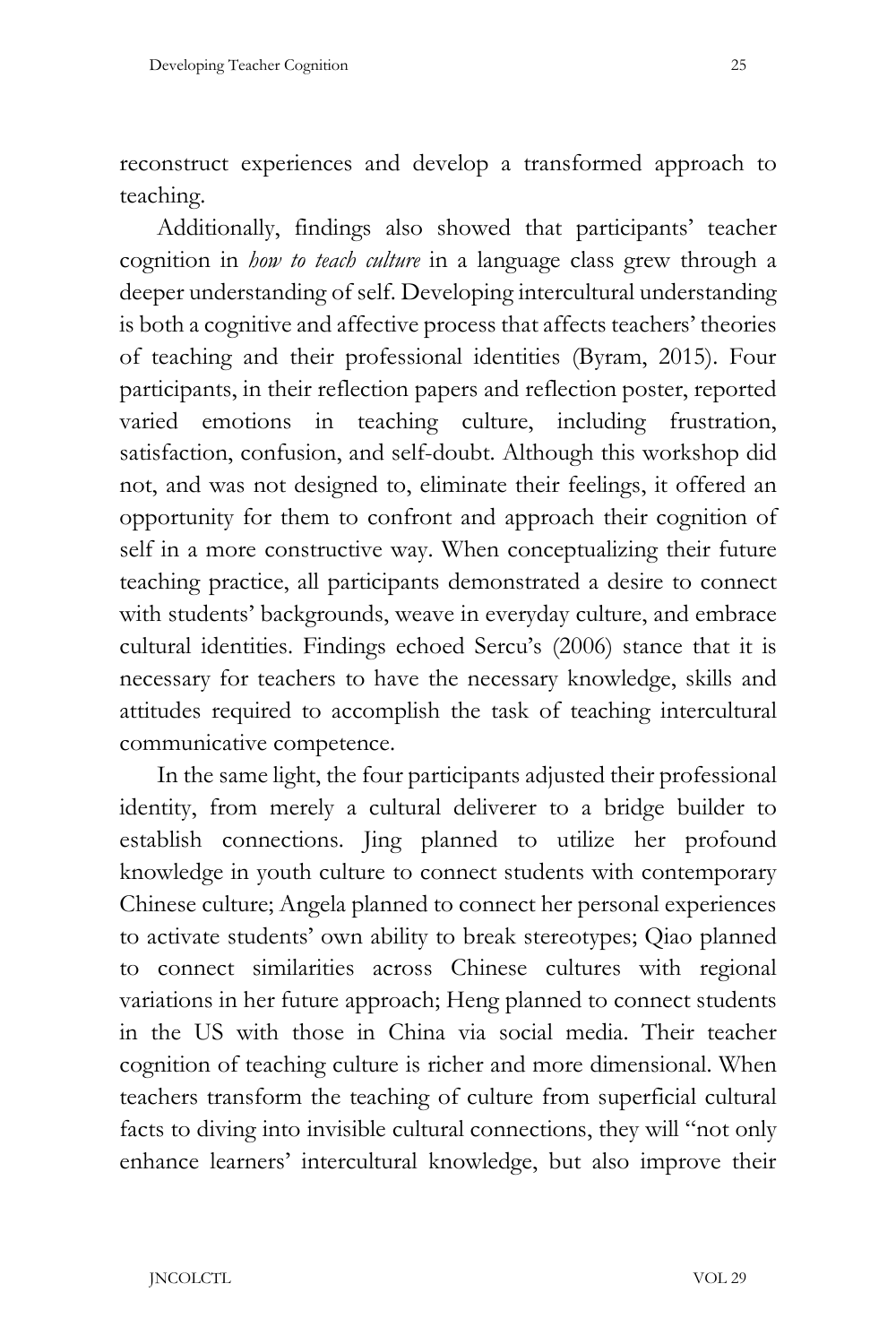intercultural attitudes and skills" (Gong, Hu & Lai, 2018, p. 226). Participants unfolded a more complex view of culture and what intercultural communicative competence meant to them in teaching.

Admittedly, this present study is subject to several limitations. Firstly, although participants shared their future plans to embed culture in the language class, there was no data on if and how they applied their knowledge in practice. Secondly, this study collected rich qualitative data including, self-reports, writings and interviews, but it would be desired to adopt a reliable assessment tool such as the Intercultural Development Inventory<sup>[3](#page-25-0)</sup> to gather data on participants' actual level of intercultural competence.

#### **Conclusion**

As an attempt to improve Chinese teachers' understanding and knowledge of teaching culture in a foreign language class, this summer professional workshop adopted an array of reflective activities. This study examined in what aspects the four participants deepened their teacher cognition of *culture* and *teaching culture* in a Chinese language class, in relation to the reflective activities in the workshop. Results demonstrated participants' profound reflection across data sets. They viewed culture in a more dimensional, fluid, contentious, relative and dynamic way; they became more mindful that cultural understanding should be contextualized and personalized.

The analysis displayed the impact of reflective activities in the workshop and unveiled the intentionality behind the design. Findings lent support to the notion that creating a professional learning

<span id="page-25-0"></span><sup>3</sup> IDI (Intercultural Development Inventory) is a premier cross-cultural assessment that is

widely adopted in the world. https://idiinventory.com/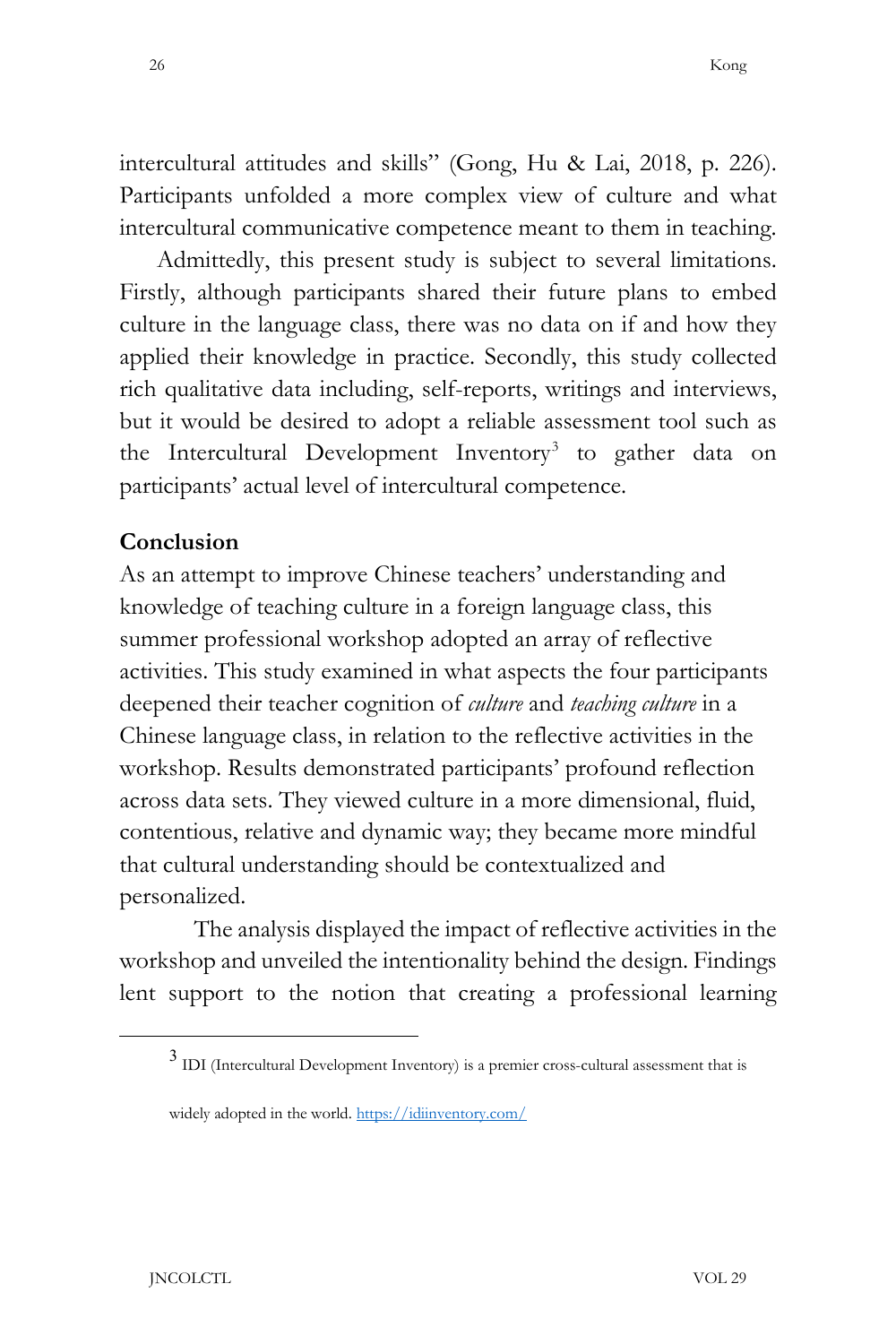community where teacher practitioners can learn, inquire and reflect collaboratively will be beneficial for teaching effectiveness; it aligns with the principles of how people learn (Bransford, Darling-Hammond & LePage, 2007). It is worth noting that the activities highlighted in the results continued to be well received in the STARTALK workshop in the following years.

This study has two implications for future professional development: (1) Establishing a focused and thoughtful pedagogy plays an important role in the success of teacher training. (2) It is essential for teacher educators to participate as mentors, cohorts and colleagues, through which roles they can model practices focused on a growth-mindset, facilitate discussion, and provide empathetic support.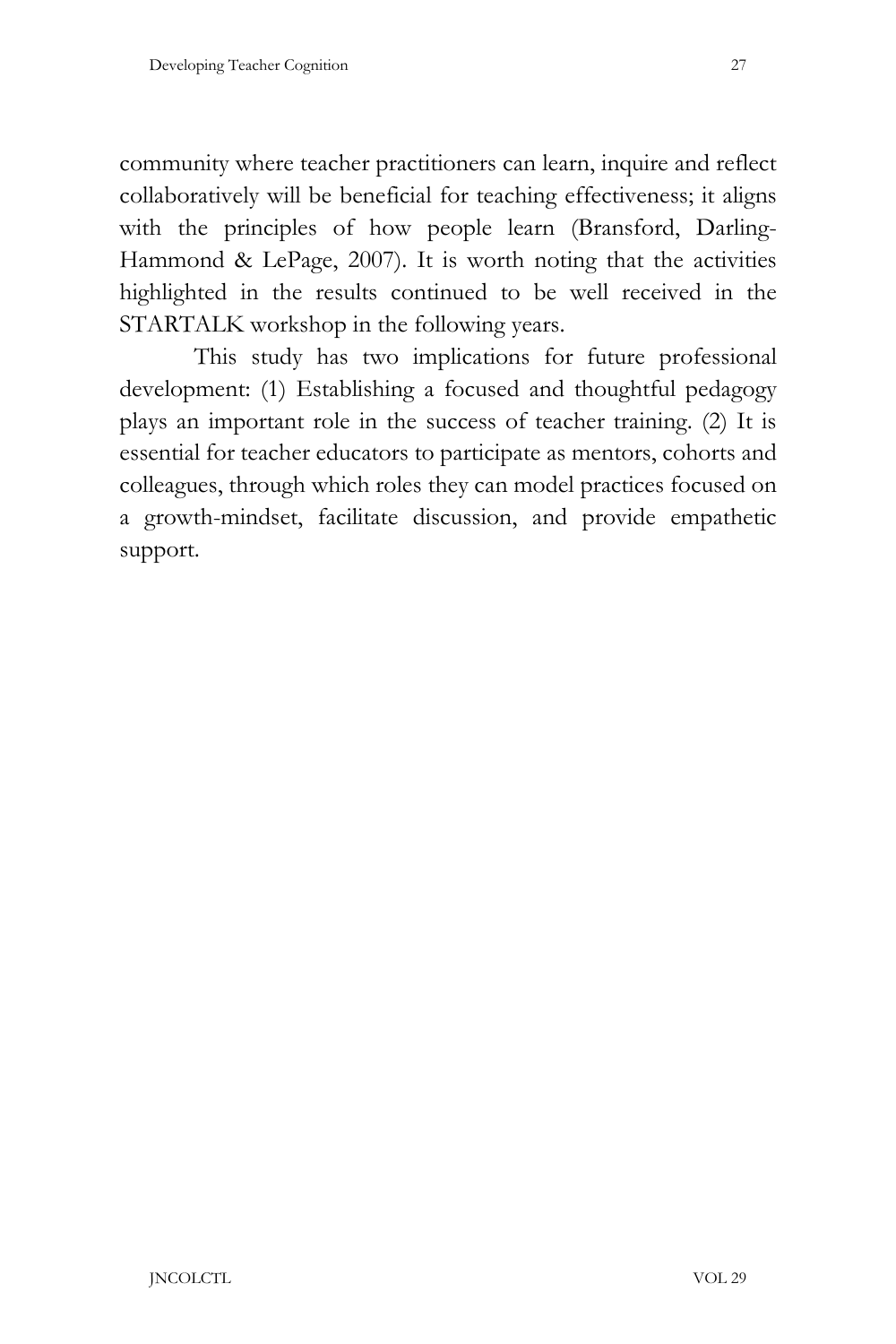### **Acknowledgements**

The author wishes to thank the University of Minnesota and the team of the STARTALK program, including the staff and the instructors. The instructional activities were results of multiple years of joint efforts and contributions from many experienced instructors. Special thanks go to the teachers who attended the workshop and participated in the research.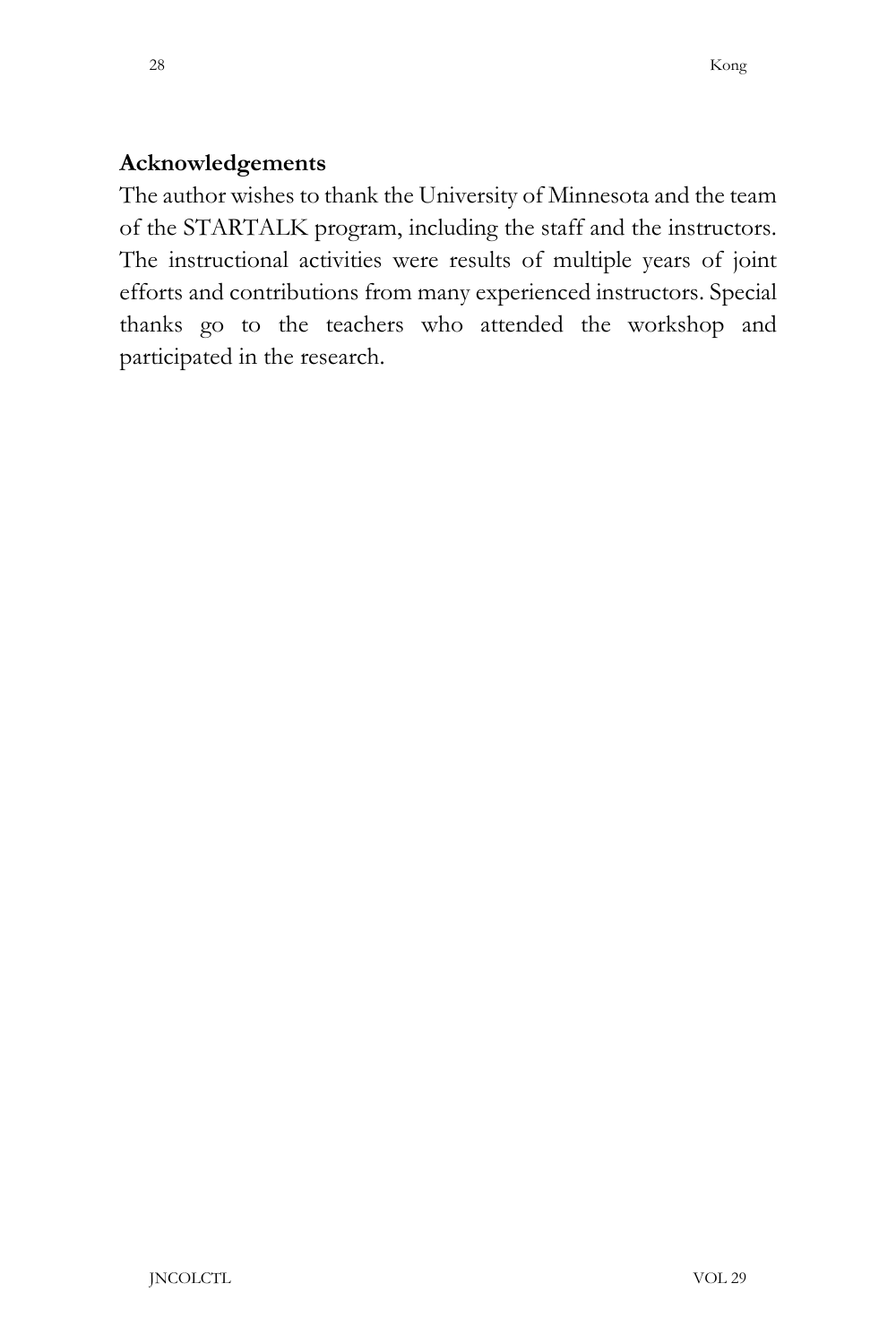#### **References**

Akbari, R. (2007). Reflections on reflection: A critical appraisal of reflective practices in L2 teacher education. *System*, *35*(2), 192- 207.

American Council on the Teaching of Foreign Languages. (2020, May 21). *NCSSFL-ACTFL Can-Do statements.* [https://www.actfl.org/publications/guidelines-and](https://www.actfl.org/publications/guidelines-and-manuals/ncssfl-actfl-can-do-statements)[manuals/ncssfl-actfl-can-do-statements](https://www.actfl.org/publications/guidelines-and-manuals/ncssfl-actfl-can-do-statements)

Bancroft, T. & Cook, B. (Directors). (1998). *Mulan* [Film]. Walt Disney.

- Baxter, P. & Jack, S. (2008). Qualitative case study methodology: Study design and implementation for novice researchers. *The Qualitative Report, 13*(4): 544–559. [http://doi.org/citeulike](http://doi.org/citeulike-article-id:6670384)[article-id:6670384](http://doi.org/citeulike-article-id:6670384)
- Beach, S. A. (1994). Teacher's theories and classroom practice: Beliefs, knowledge, or context? *Reading Psychology, 15* (3), 189−196.
- Borg, S. (2003). Teacher cognition in language teaching: A review of research on what language teachers think, know, believe, and do. *Language Teaching*, *36*(2), 81–109. <http://doi.org/10.1017/S0261444803001903>

Borg, S. (2015). *Teacher cognition and language education: Research and practice*. Bloomsbury Publishing.

- Bransford, J., Darling-Hammond, L., & LePage, P. (2007). Introduction to preparing teachers for a changing world. In En L. Darling-Hammond, J. D. Bransford, P. LePage, K. Hammerness, & H. Duffy (Eds.), *Preparing teachers for a changing world* (pp. 1–40). San Francisco: Jossey-Bass.
- Byram, M. (1997). *Teaching and Assessing Intercultural Communicative Competence*. Clevedon, UK: Multilingual Matters.
- Byram, M. (2015). Culture in foreign language learning-The implications for teachers and teacher training. In W. M. Chan,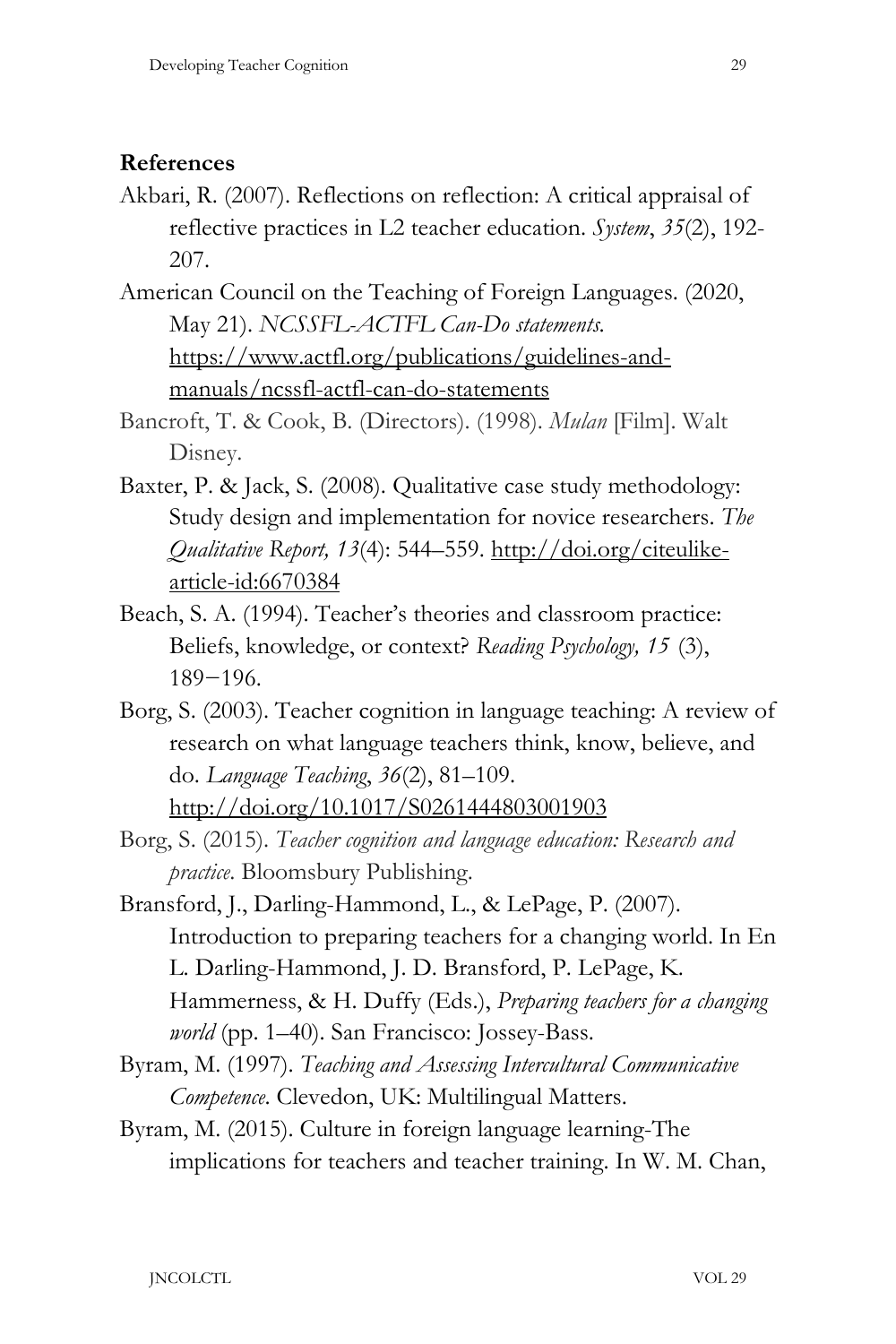S. K. Bhatt, & M. Nagami (Eds.), *Culture and foreign language education: Insights from research and implications for the practice* (pp. 37-58). Berlin, Germany: de Gruyter.

- Byram, M., Gribkova, B., & Starkey, H. (2002). *Developing the Intercultural Dimension in Language Teaching: A Practical Introduction for Teachers*. Strasbourg: Council of Europe.
- Chen, D., & Yang, X. (2015). Culture as the core: Challenges and possible solutions in integrating culture into foreign language teaching. *Journal of Language Teaching and Research*, *7*(1), 168-177.
- Couper, G. (2017). Teacher cognition of pronunciation teaching: Teachers' concerns and issues. *Tesol Quarterly*, *51*(4), 820-843.
- Crandall, J. J. (2000). Language teacher education. *Annual review of applied linguistics*, *20*, 34-55.
- Dahl, T. I., Clementi, D., Heysel, G. R., & Spenader, A. J. (2007). Start with a good idea and give it a world: Preparing young people to be lifelong learners and users. In M. Mantero (Ed.), *Identity and second language learning: Culture, inquiry and dialogic activity in educational contexts* (pp. 143–158). Charlotte, NC: Information Age Publishing.
- Deardorff, D.K. (2006). *Identification and assessment of intercultural competence as a student outcome of internationalization*. Journal Studies in International Education, 10(3), 241-266.
- Deardorff, D.K. (2011). Intercultural Competence in Foreign Language Classrooms: A Framework and Implications for Educators. In Witte & Harden's *Intercultural Competence: Concepts, Challenges, Evaluations, ISFLL Vol. 10* (Peter Lang International Academic Publishers).
- Dewey, J. (1933). *How we think*. Buffalo, NY: Prometheus Books. (Original work published 1910).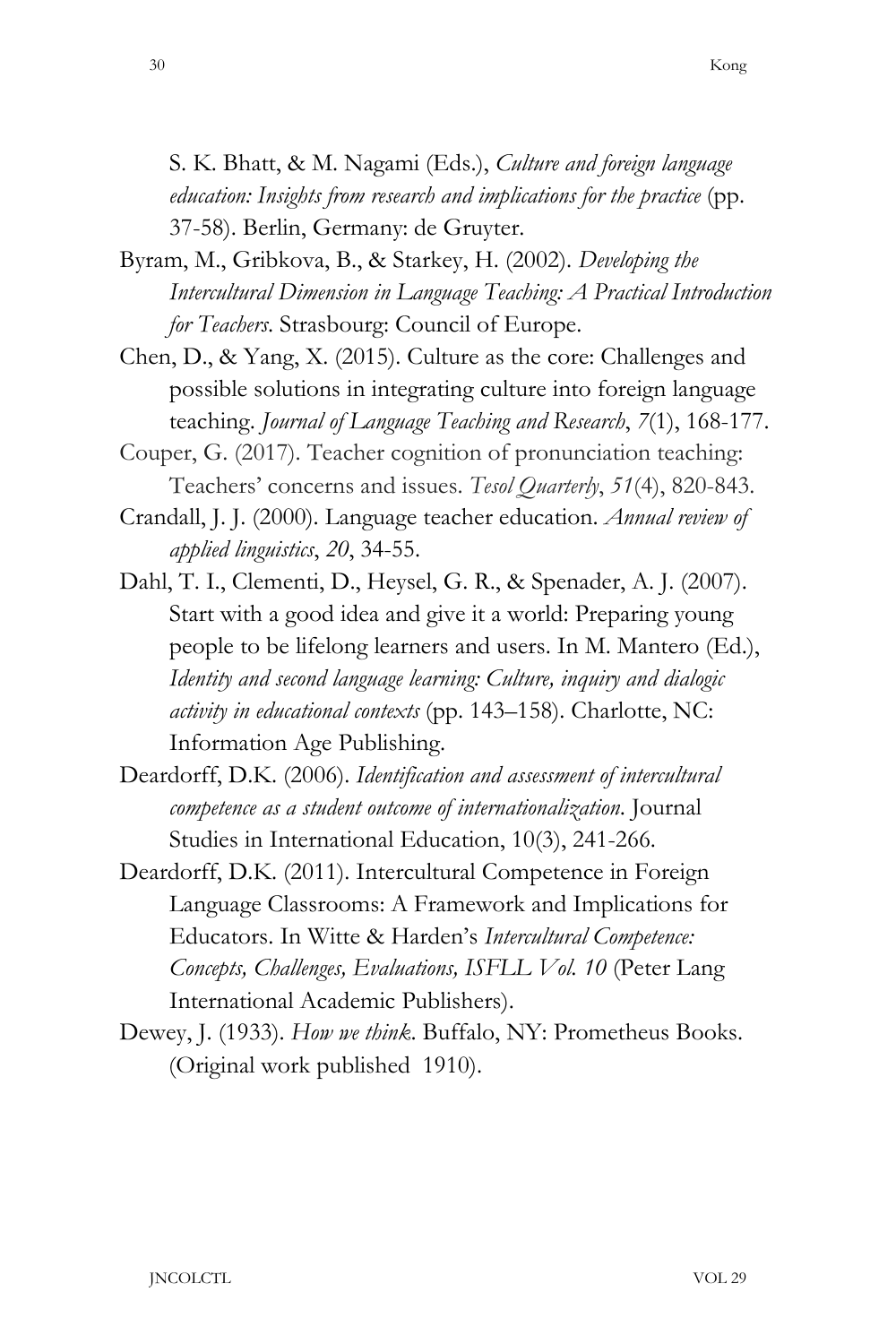- Dillon, D. (2012). Grounded theory and qualitative research. *The Encyclopedia of Applied Linguistics*. Oxford, UK: Blackwell Publishing Ltd.
- Farrell, T. S., & Ives, J. (2015). Exploring teacher beliefs and classroom practices through reflective practice: A case study. *Language Teaching Research*, *19*(5), 594-610.
- Gaines, R. E., Osman, D. J., Maddocks, D. L. S., Warner, J. R., Freeman, J. L., & Schallert, D. L. (2019). Teachers' emotional experiences in professional development: Where they come from and what they can mean. *Teaching and Teacher Education*, *77*, 53–65. http://doi.org/10.1016/j.tate.2018.09.008
- Gong, Y., Hu, X., & Lai, C. (2018). Chinese as a second language teachers' cognition in teaching intercultural communicative competence. *System*, *78*, 224–233. <http://doi.org/10.1016/j.system.2018.09.009>
- Gu, M. M. (2010). Identities constructed in difference: English language learners in China. *Journal of Pragmatics*, *42*(1), 139-152.
- Holt-Reynolds, D. (1992). Personal history-based beliefs as relevant prior knowledge in course work. *American Educational Research Journal*, *29*(2), 325-349.
- Johnson, K. E. (1994). The emerging beliefs and instructional practices of preservice English as a second language teachers. *Teaching and Teacher Education*, *10*(4), 439-452.
- Karimi, M. N., & Norouzi, M. (2017). Scaffolding teacher cognition: Changes in novice L2 teachers' pedagogical knowledge base through expert mentoring initiatives. *System*, *65*, 38-48.
- Kohler, M. (2015). *Teachers as mediators in the foreign language*. Bristol, England: Multilingual Matters.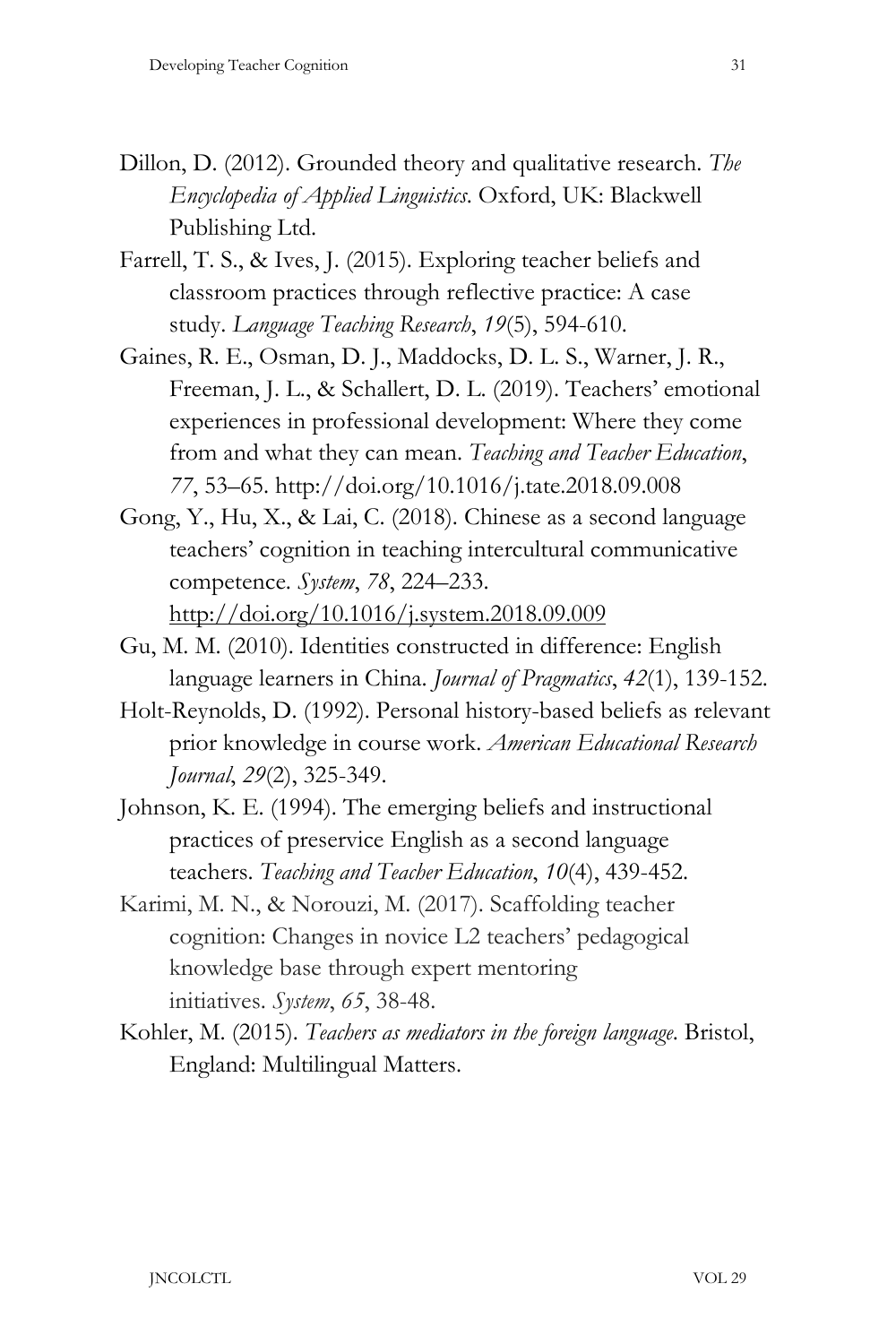- Kong, K. & Shang, M. (2019). A case study of engaging and reflective teaching practices in a Chinese bilingual summer camp. *Learning Languages, 25(1),* 8-17.
- Lane, R., McMaster, H., Adnum, J., & Cavanagh, M. (2014). Quality reflective practice in teacher education: A journey towards shared understanding. *Reflective Practice*, *15*(4), 481-494.
- López-Gómez, C., & Albright, J. J. (2009). Working conditions of foreign language teachers: Results from a pilot survey. *Hispania, 92*, 778–790
- Lortie, D. C. (2002). *Schoolteacher: A sociological study.* Chicago: University of Chicago Press.
- Meijer, P. C., Verloop, N., & Beijaard, D. (1999). Exploring language teachers' practical knowledge about teaching reading comprehension. *Teaching and Teacher Education*, *15*(1), 59-84.
- Moeller, A. K., & Nugent, K. (2014). Building intercultural competence in the language classroom. *Faculty Publications: Department of Teaching, Learning and Teacher Education*, *161*, 1–18. http://digitalcommons.unl.edu/teachlearnfacpub/161
- Moloney, R., & Xu, H. (2015). Transitioning beliefs in teachers of Chinese as a foreign language: An Australian case study. *Cogent Education, 2*(1), 1-15.
- Richards, J. C. (2008). Second language teacher education today. *RELC journal*, *39*(2), 158-177.
- Salonga, L. (1998). Reflection [Song]. Walt Disney.
- Sercu, L. (2006). The foreign language and intercultural competence teacher: The acquisition of a new professional identity. *Intercultural Education*, *17*(1), 55-72.
- Tolosa, C., Biebricher, C., East, M., & Howard, J. (2018). Intercultural language teaching as a catalyst for teacher inquiry. *Teaching and Teacher Education*, *70* (1), 227–235. <http://doi.org/10.1016/j.tate.2017.11.027>